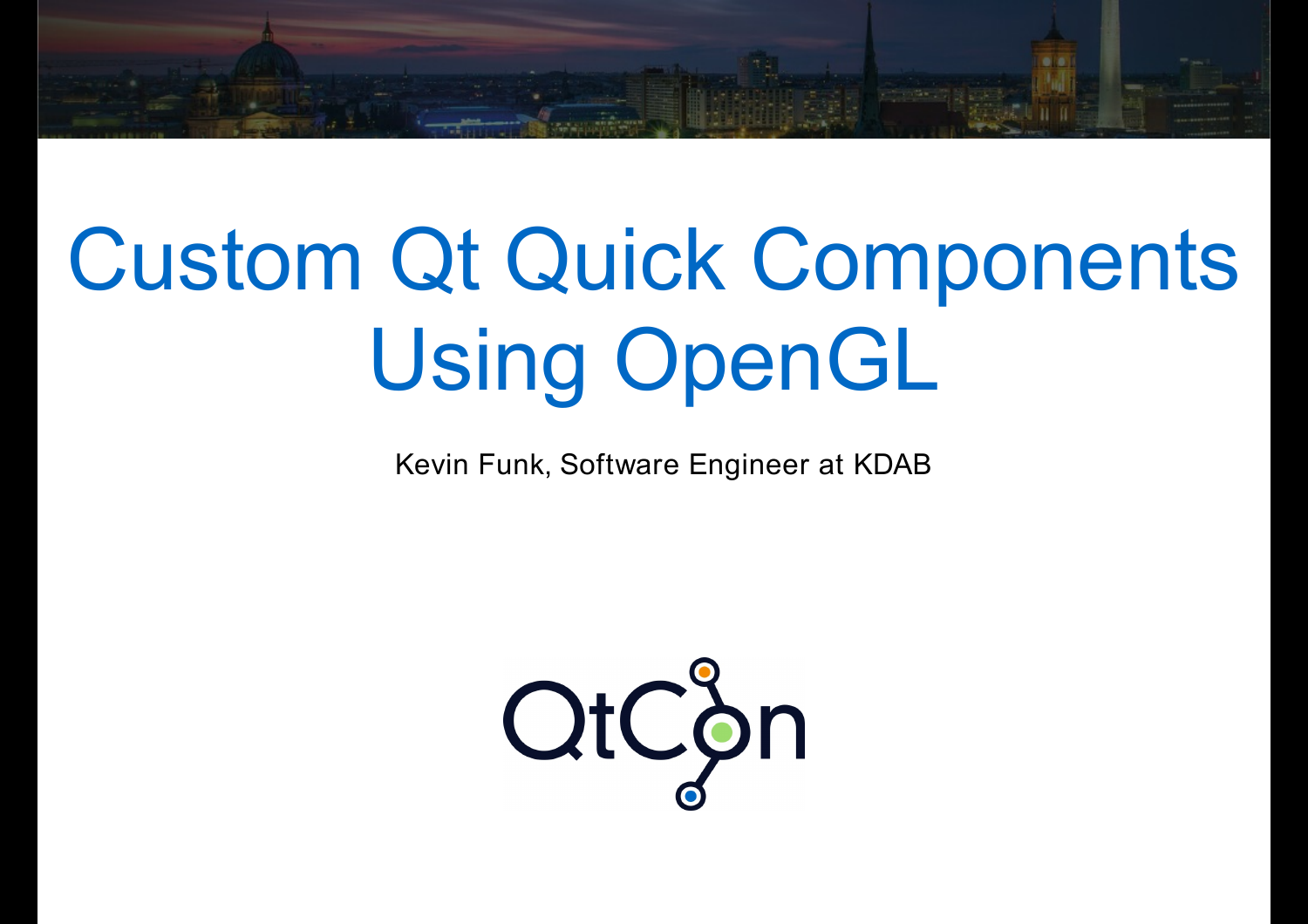### Integrating QtQuick with Qt

- Integrating QML with C++ (page 4)
	- Creating New QML Elements (page 5)

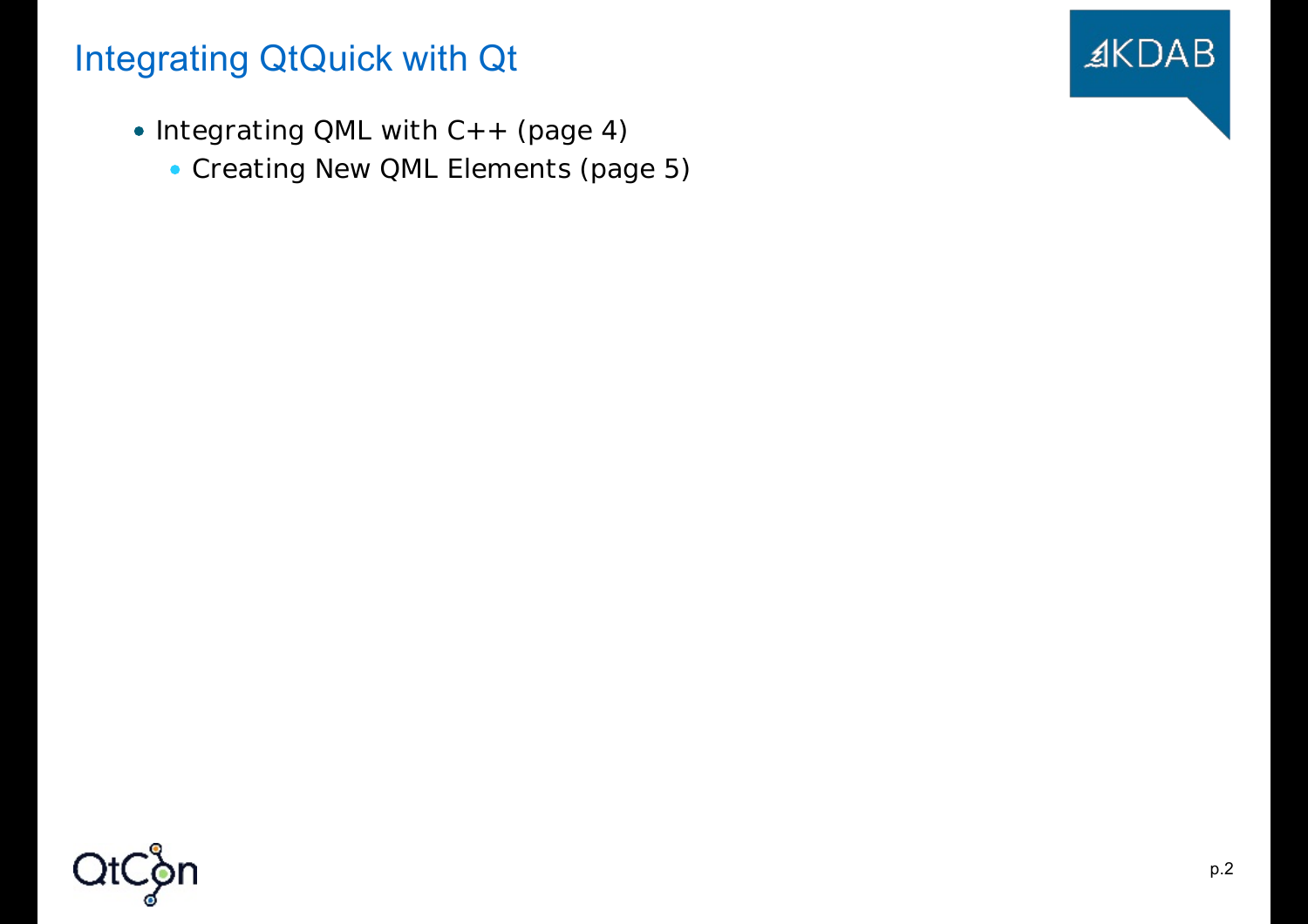### Integrating QtQuick with Qt

# $A KDAB$

#### **Integrating QtQuick with Qt**

• Integrating QML with C++

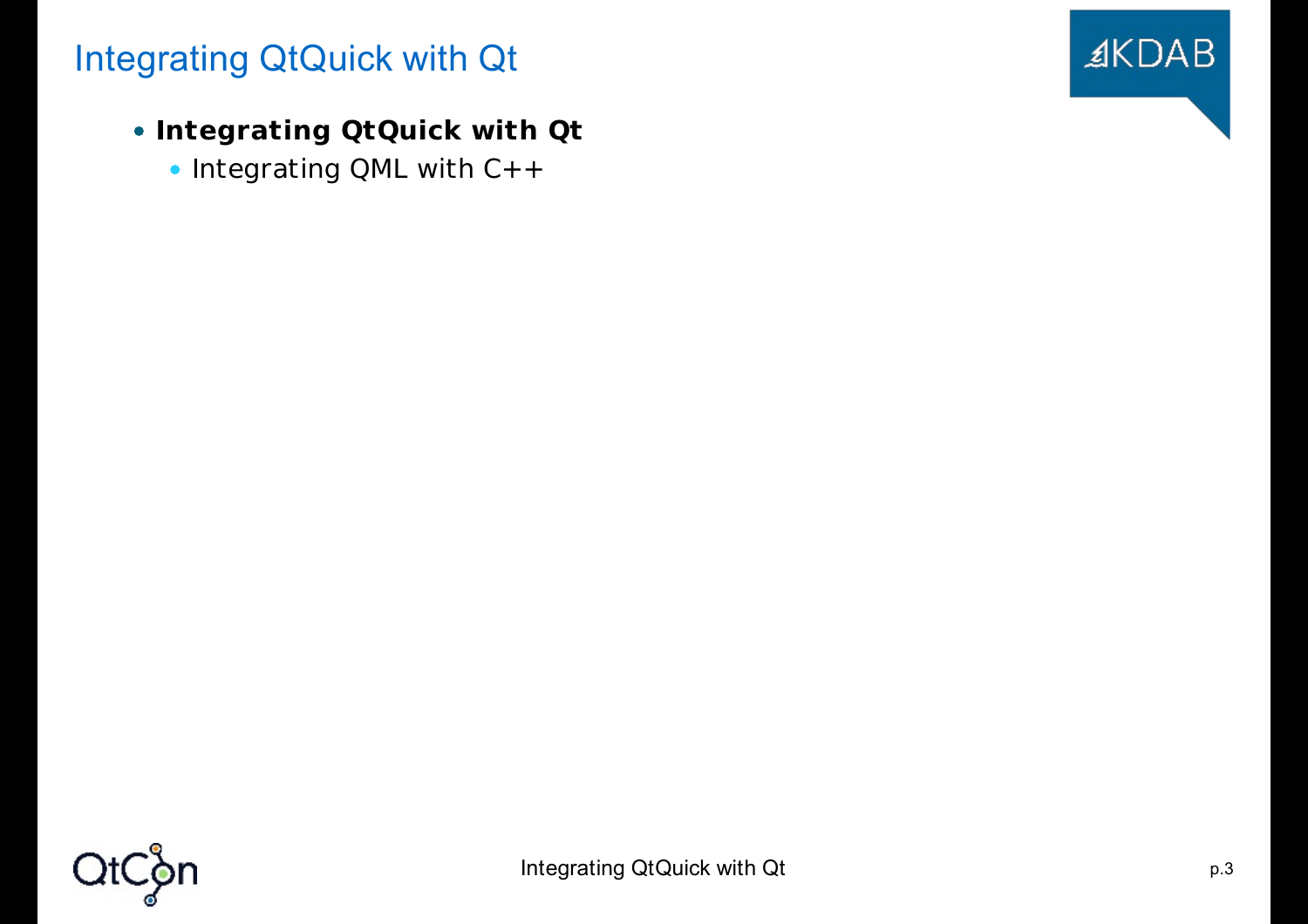### Integrating QtQuick with Qt

- **Integrating QML with C++**
	- Creating New QML Elements

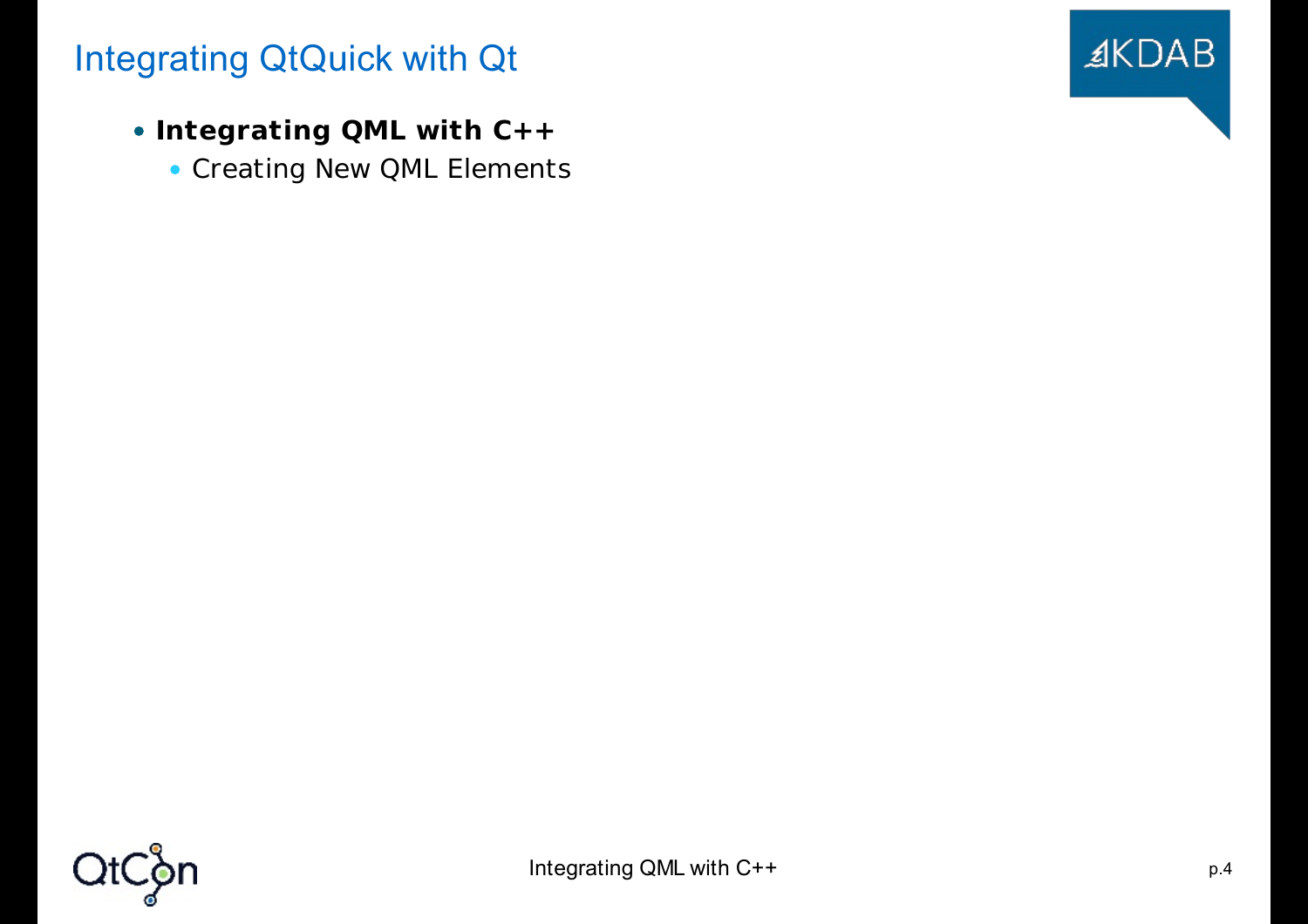### Integrating QML with C++

#### **Creating New QML Elements**

- Registering & Using Custom Elements
- Creating GUI elements

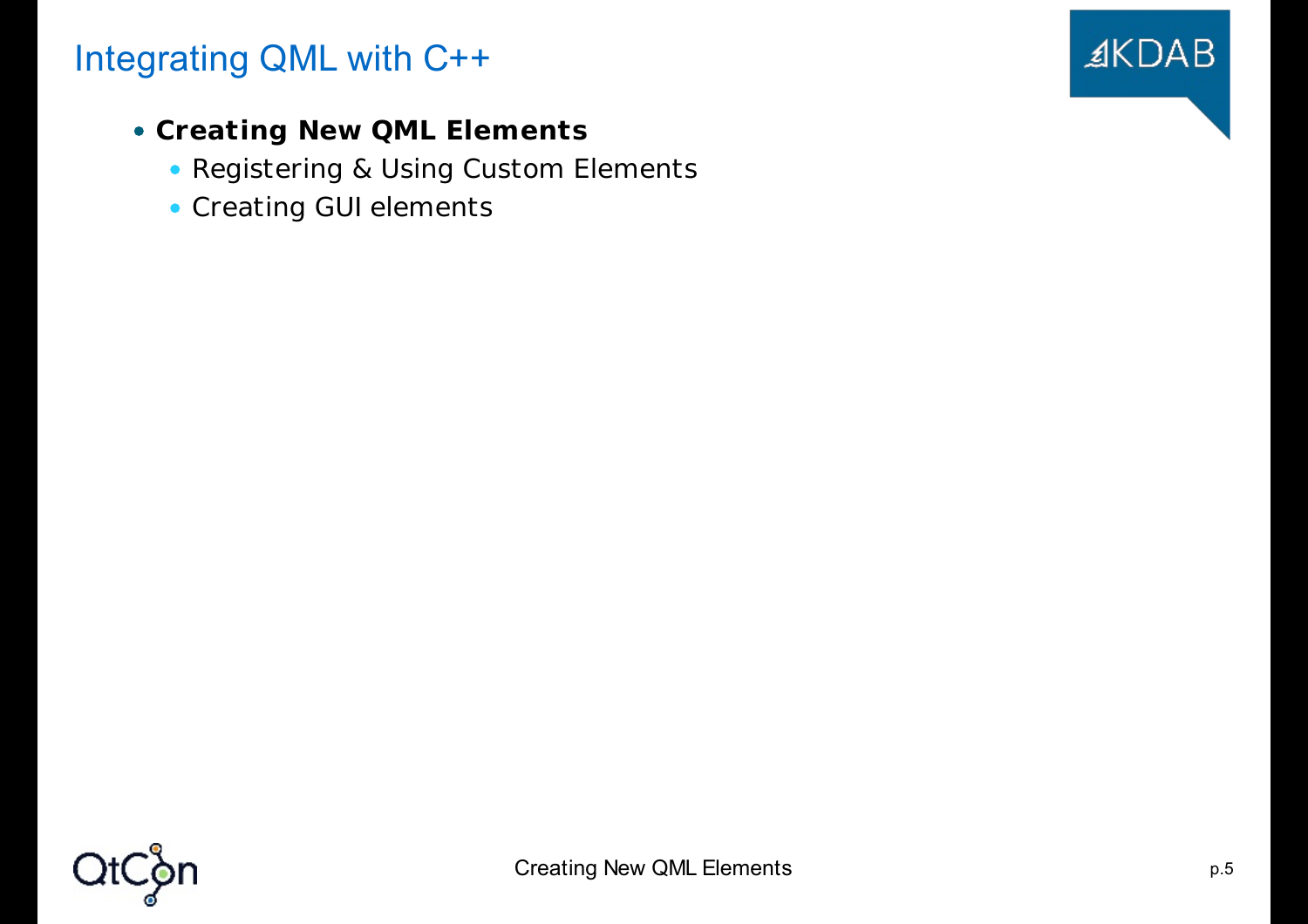Steps to define a new type in QML:

- 1. In C++: Subclass either [QObject](class://QObject) or [QQuickItem](class://QQuickItem).
- **2.** In C++: Register the type with the QML environment.
- **3.** In QML: Import the module containing the new item.
- **4.** In QML: Use the item like any other standard item.

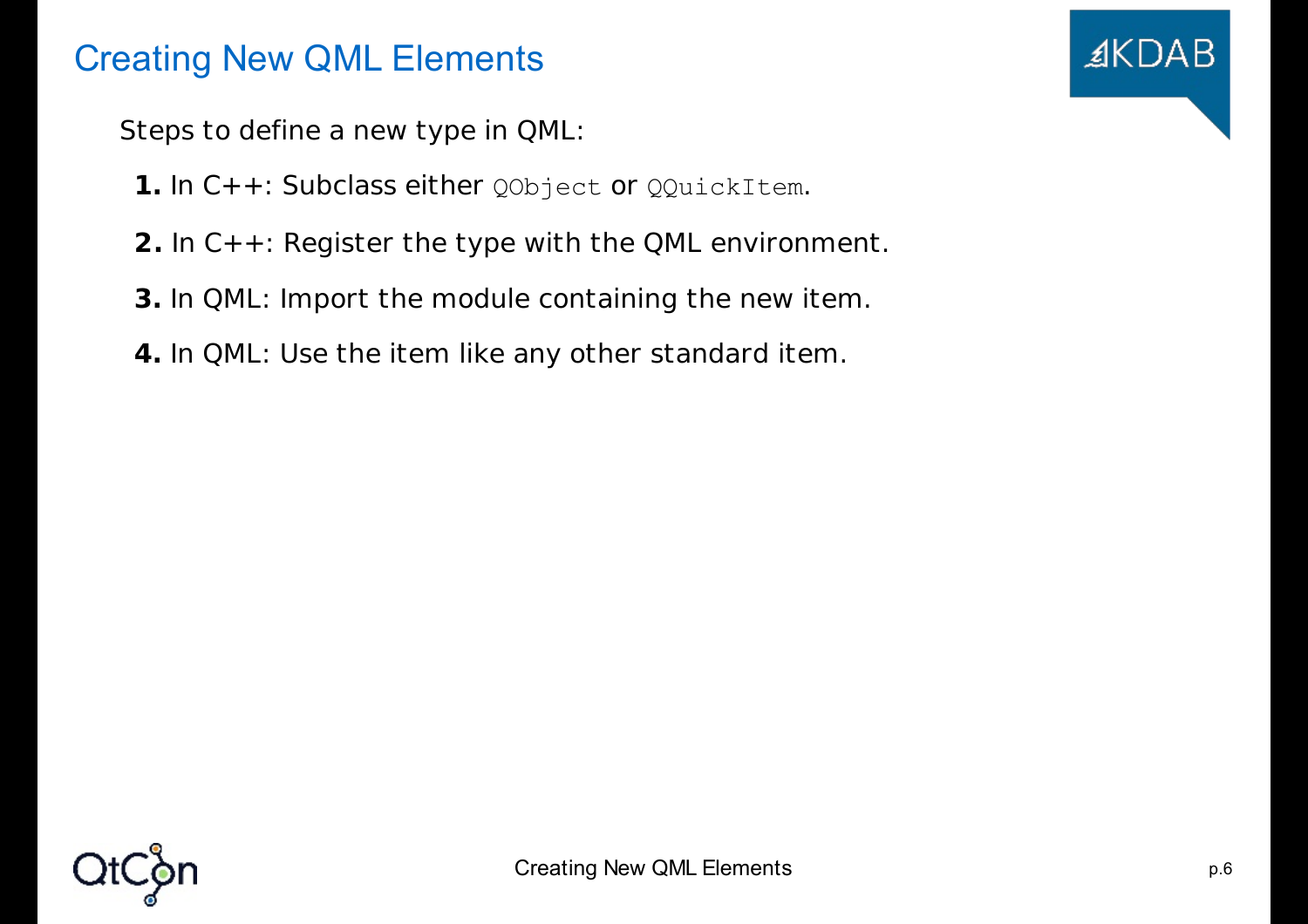- Non-visual types are [QObject](class://QObject) subclasses.
- Visual types (items) are *[QQuickItem](class://QQuickItem)* subclasses.
	- [QQuickItem](class://QQuickItem) is the C++ equivalent of [Item](qmlElement://Item).
	- [QQuickPaintedItem](class://QQuickPaintedItem) is for drawing items with QPainter.

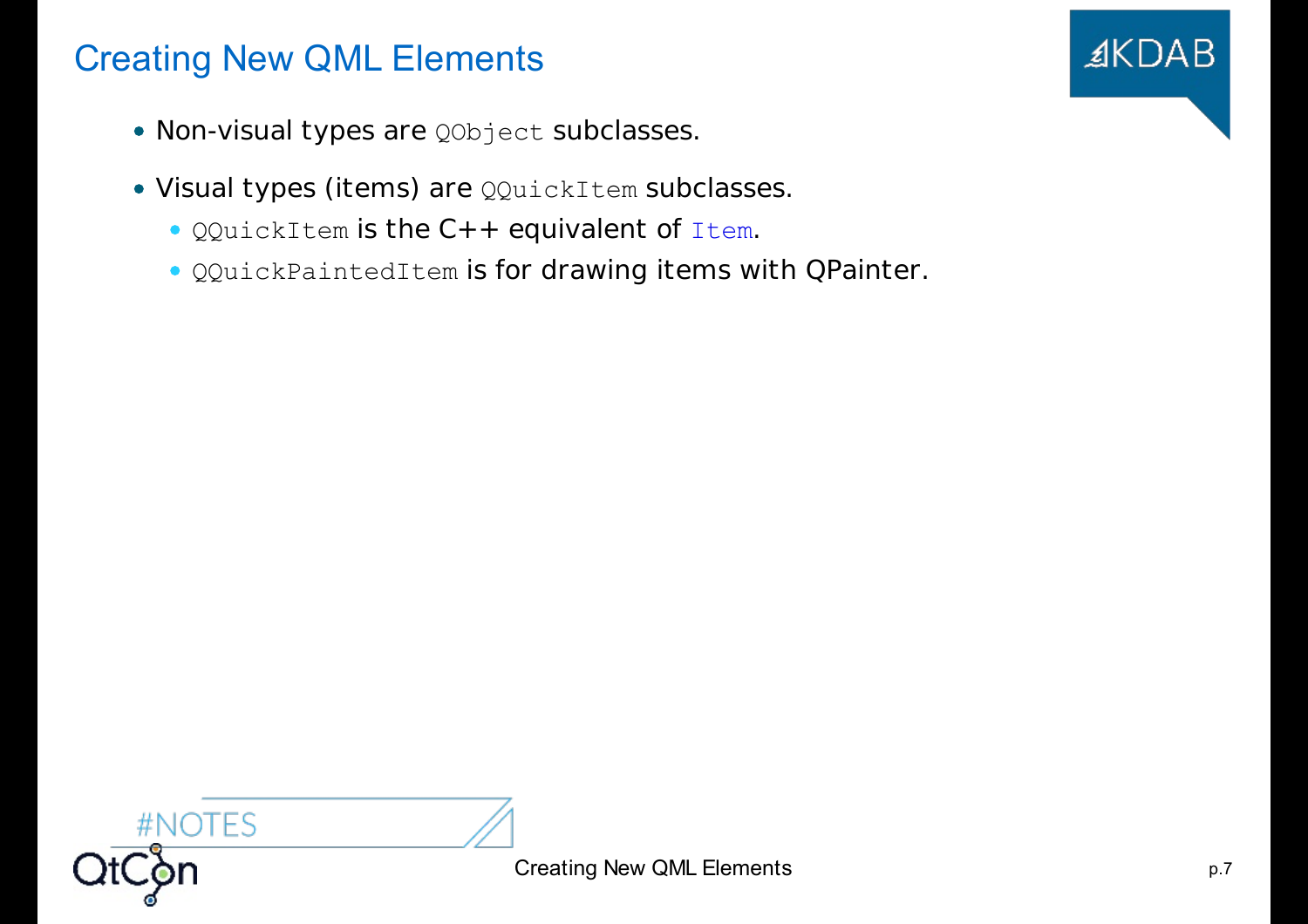- **Registering & Using Custom Elements**
- Creating GUI elements

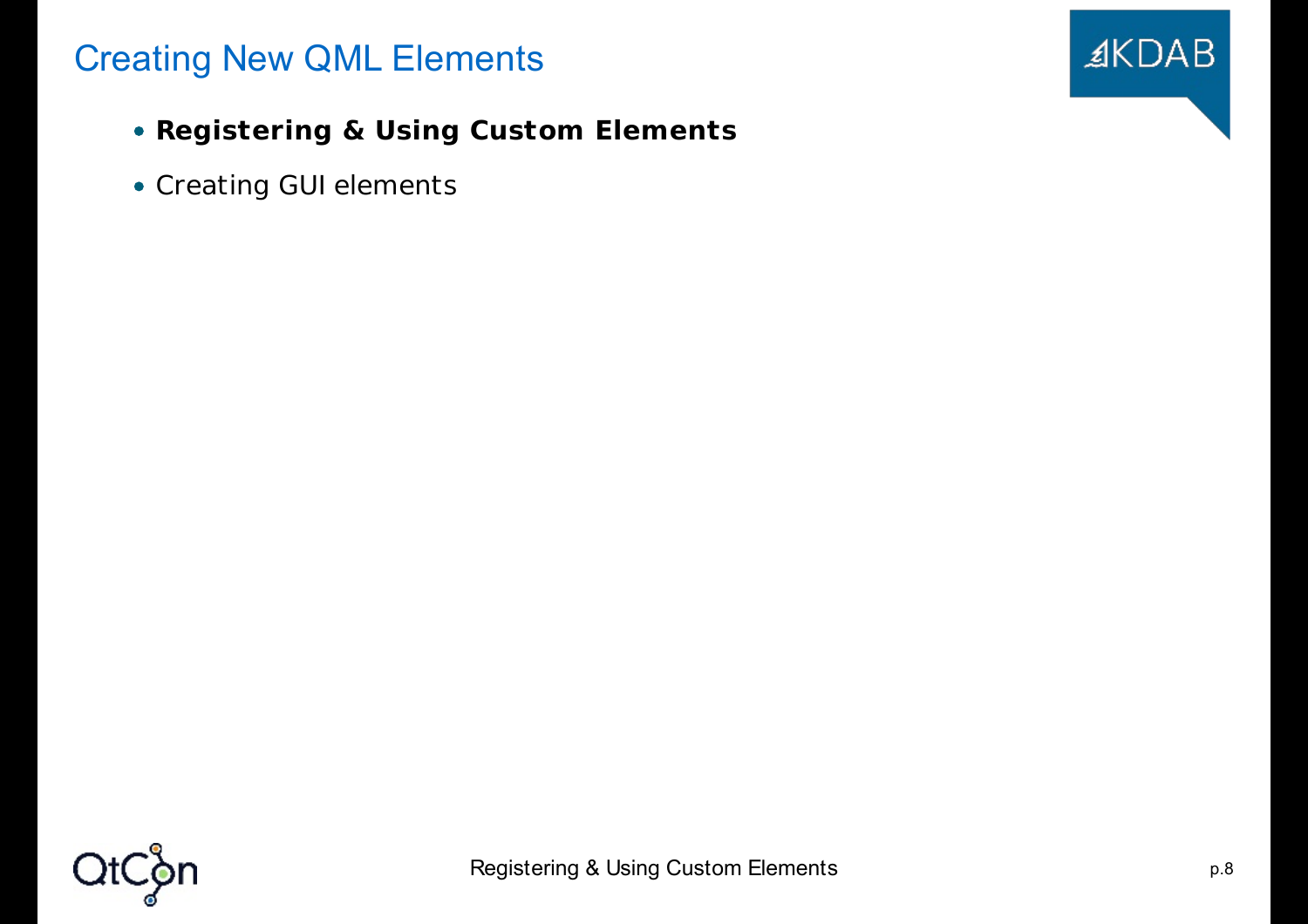### Step 1: Implementing the Element

```
1 #include <QObject>
 2
 3 class QTimer;
 4
 5 class RandomTimer : public QObject
 6 {
 7 Q_OBJECT
 8 public:
9 RandomTimer(QObject *parent = 0);
10
11 private:
12 QTimer* m_timer;
13 };
```
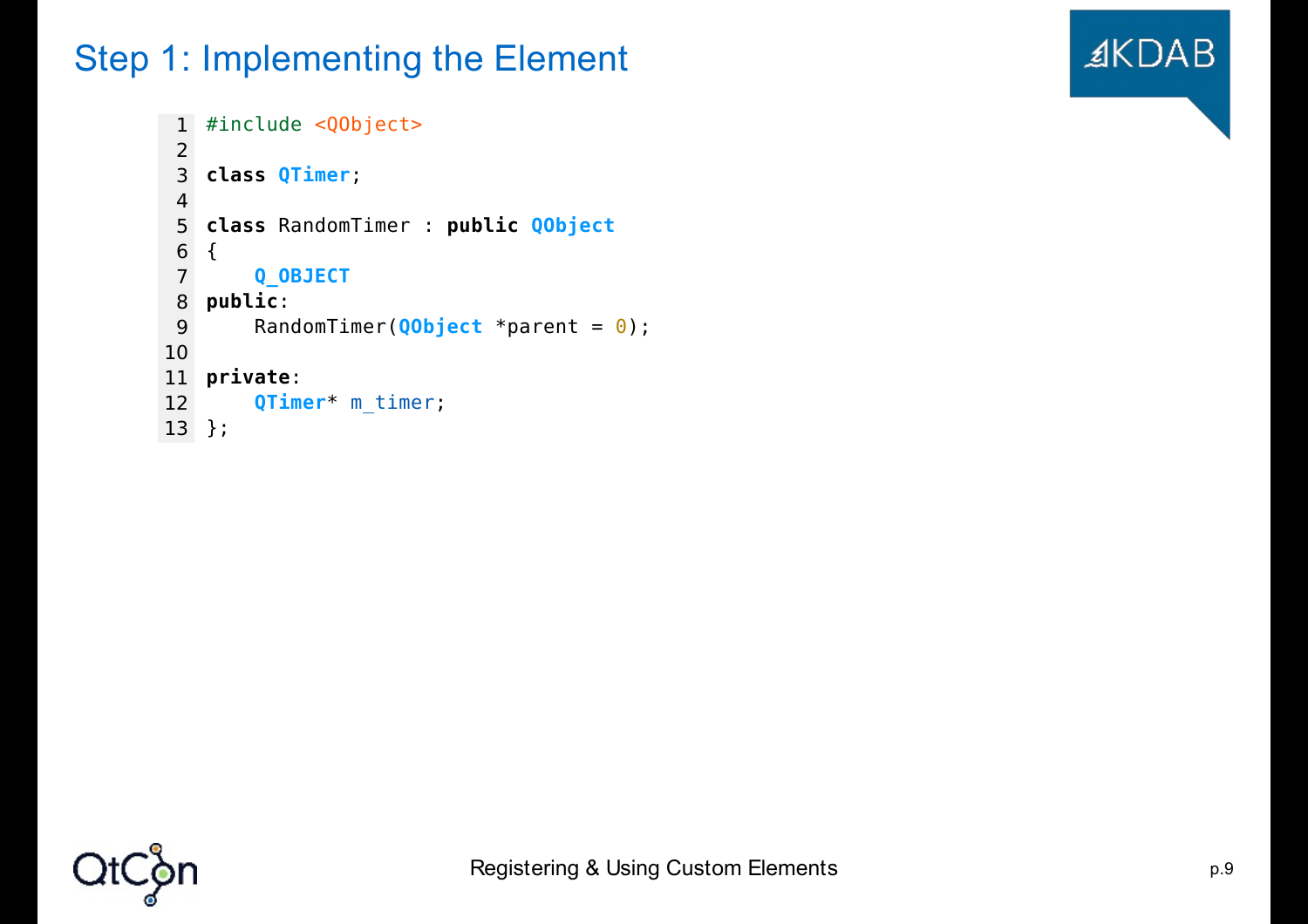### Implementing the Element

- [RandomTimer](qmlElement://RandomTimer) is a [QObject](class://QObject) subclass.
- As with all [QObject](class://QObject)s, each item can have a parent.
- Non-GUI custom items do not need to worry about any painting.

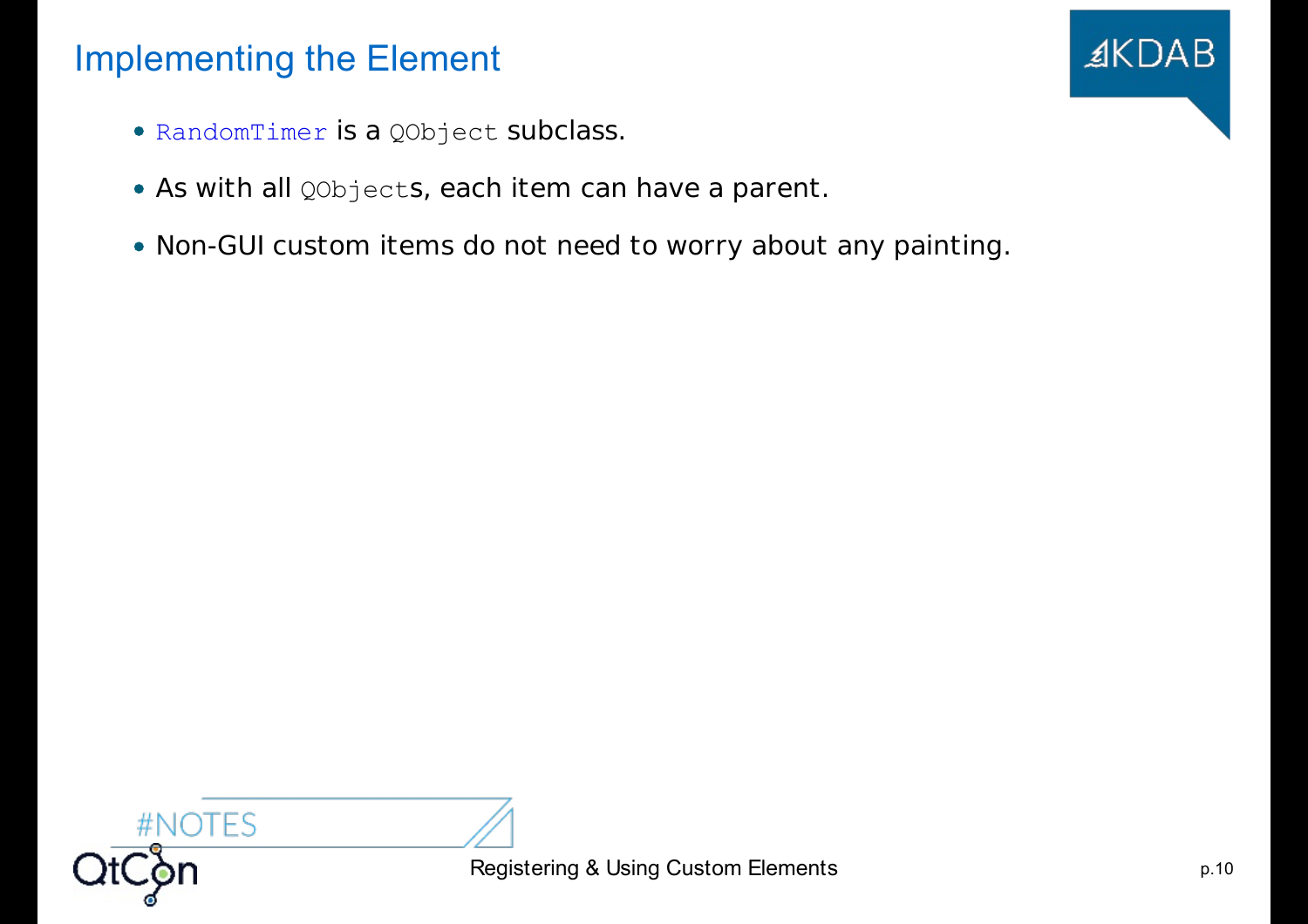### Step 1: Implementing the Element

```
1 #include "randomtimer.h"
2 #include <QTimer>
3
4 RandomTimer::RandomTimer(QObject *parent)
5 : QObject(parent),
6 m_timer(new QTimer(this))
7 {
8 m timer->setInterval( 1000 );
9 m timer->start();
10 }
```


**≰KDAB**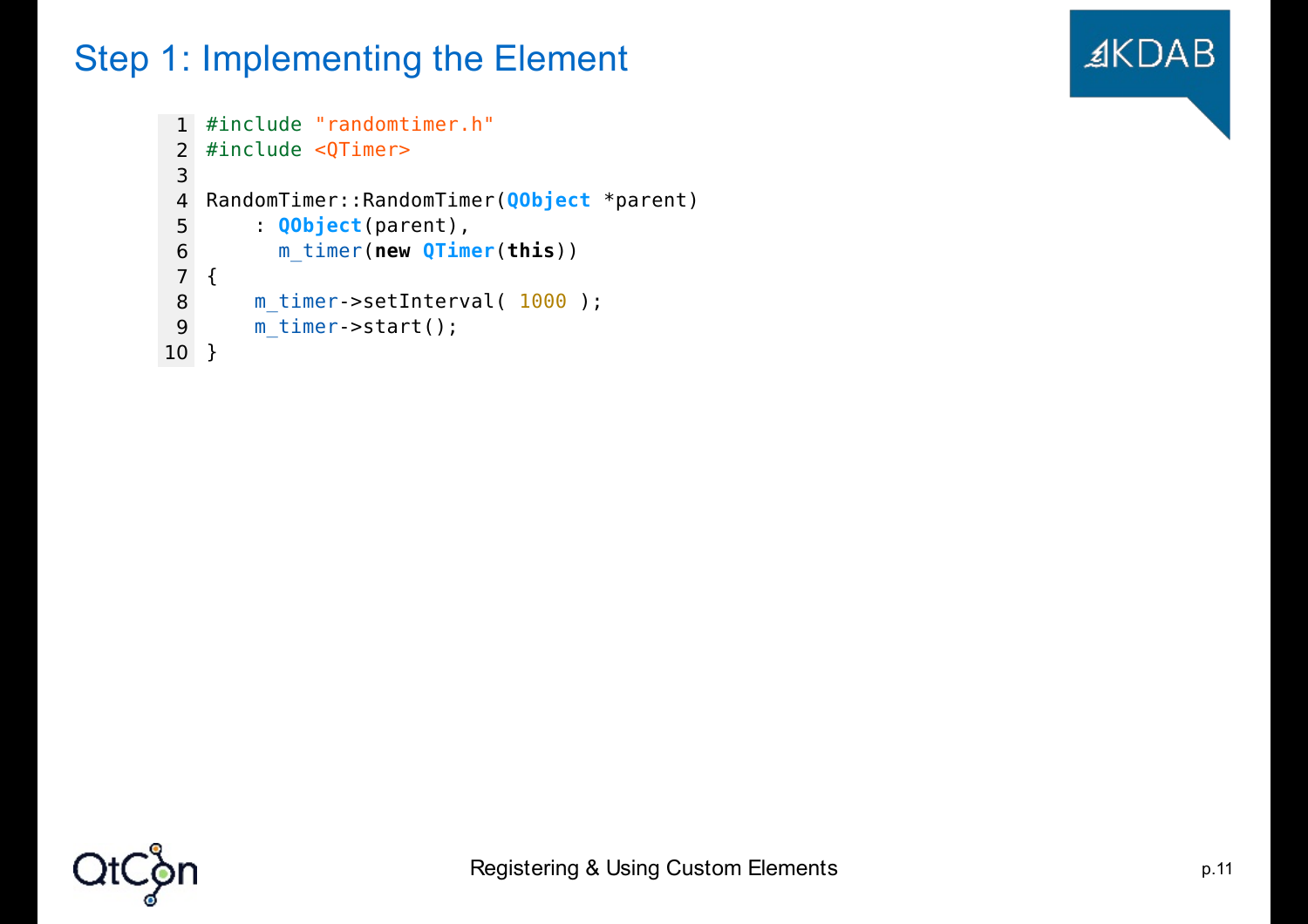### Step 2: Registering the Element

```
1 #include <QGuiApplication>
 2 #include <QQuickView>
 3 #include "randomtimer.h"
 4
 5 int main(int argc, char *argv[])
 6 {
 7 QGuiApplication app(argc, argv);
 8 qmlRegisterType<RandomTimer>("CustomComponents", 1, 0, "RandomTimer");
 9
10 QQuickView view;
11 view.setSource(QUrl("qrc:///main.qml"));
12 view.show();
13 return app.exec();
14 }
```
- RandomTimer registered as an element in module CustomComponents
- Automatically available to the main.qml file

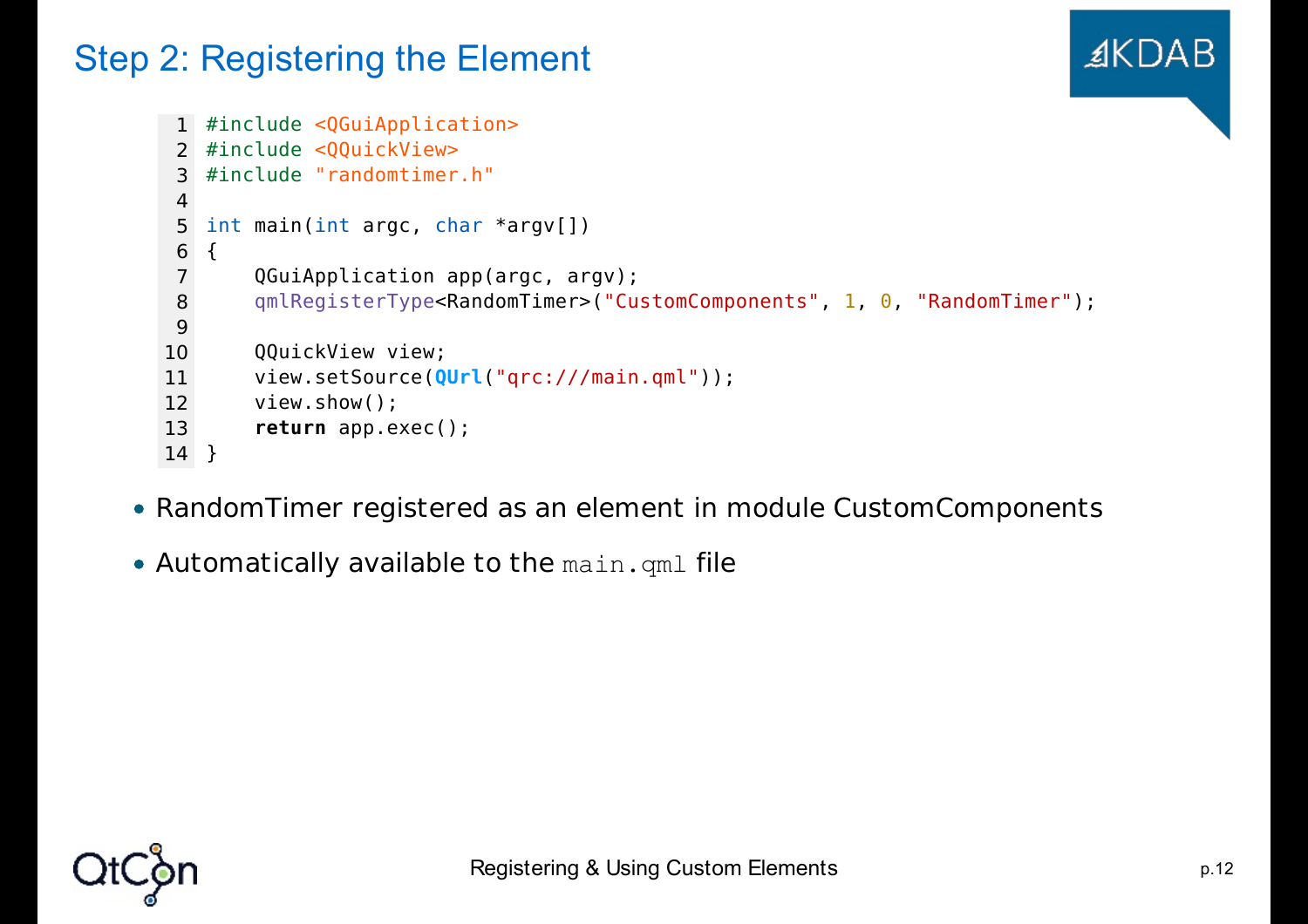### Reviewing the Registration



qmlRegisterType<RandomTimer>("CustomComponents", 1, 0, "RandomTimer");

- This registers the [RandomTimer](qmlElement://RandomTimer) C++ class.
- Available from the CustomComponents QML module
	- Version 1.0 (first number is major; second is minor)
- Available as the [RandomTimer](qmlElement://RandomTimer) element
	- The [RandomTimer](qmlElement://RandomTimer) element is an non-visual item.
	- A subclass of [QObject](class://QObject)

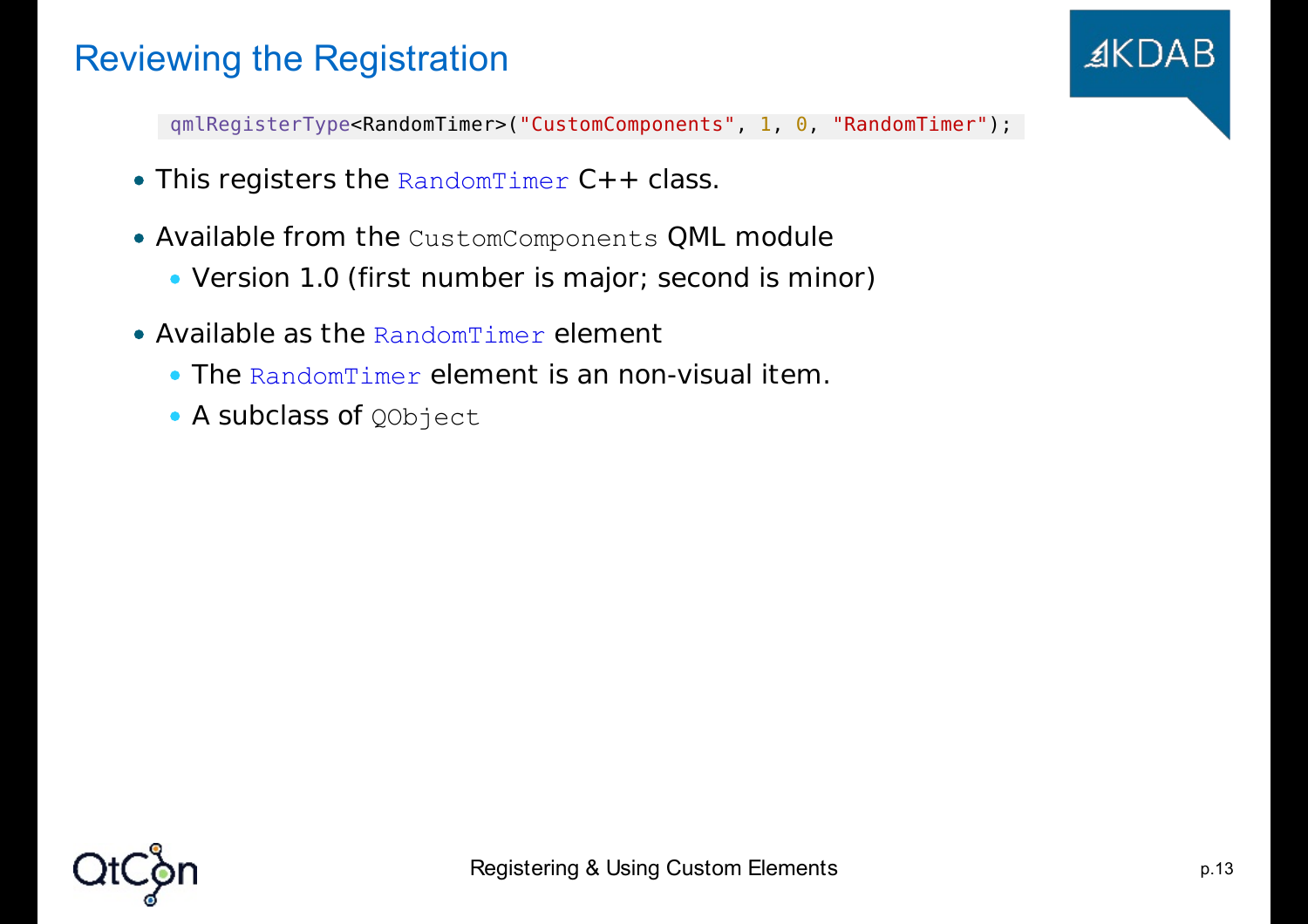### Step 3+4 Importing and Using the Element

## **AKDAB**

In the main.qml file:



**Demo qml-cpp-integration/ex\_simple\_timer**

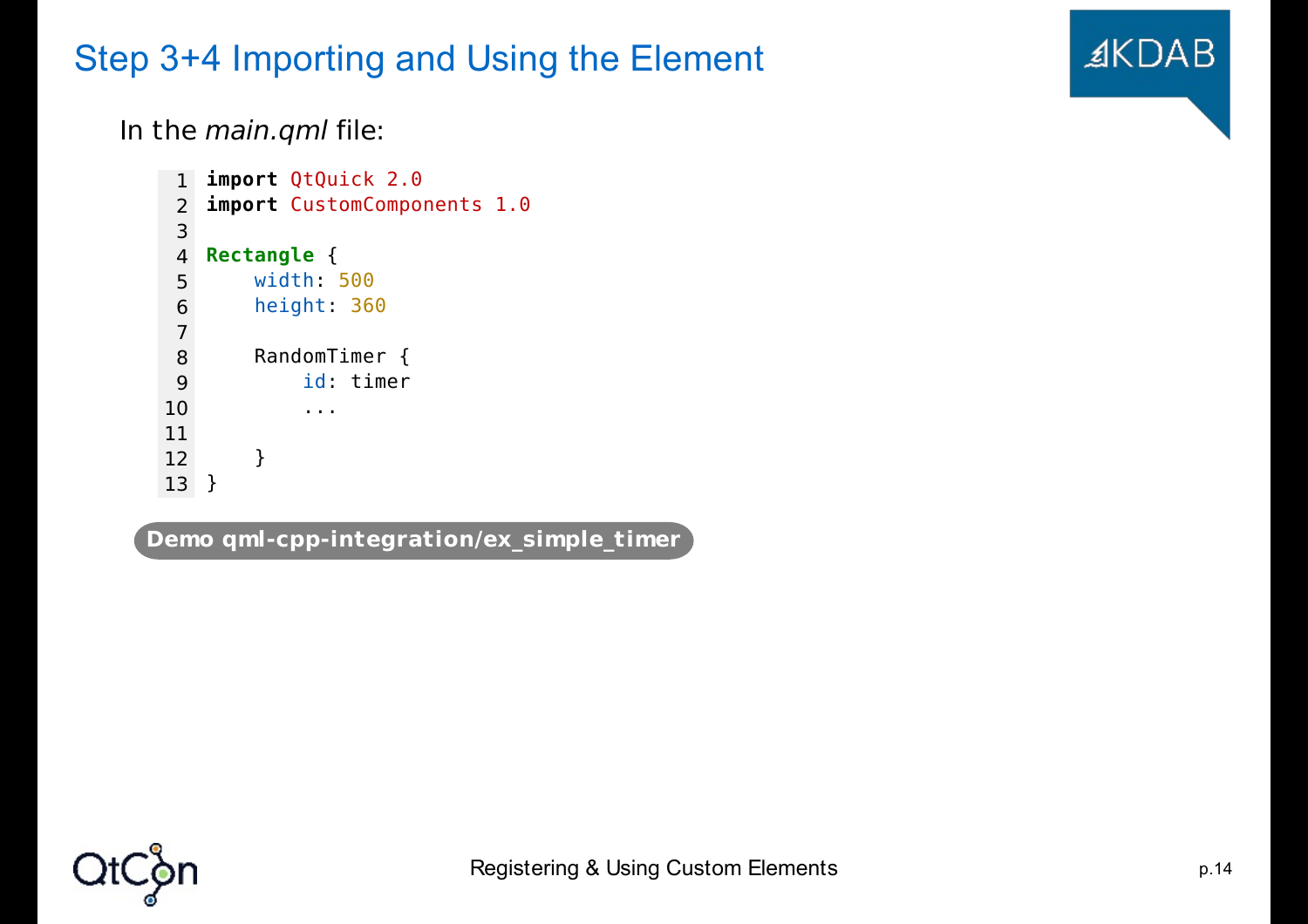- Registering & Using Custom Elements
- **Creating GUI elements**

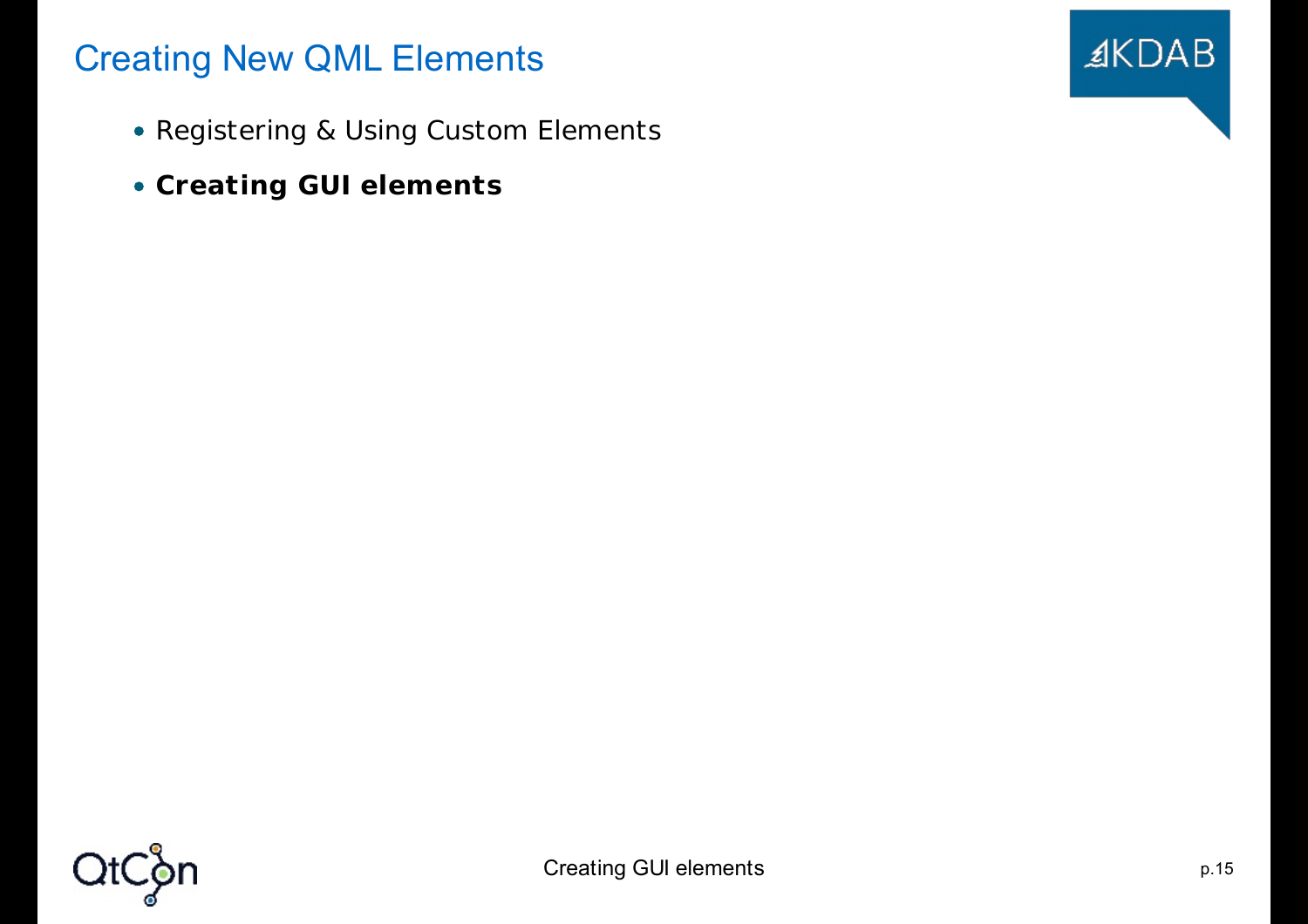### Creating a Custom QML Element

- Canvas item (slow) [OML]
	- Provides a 2D canvas item
	- Allows to draw primitives using JavaScript (HTML5-like API)
- Painted items (slow)  $[C++]$ 
	- **Subclass** [QQuickPaintedItem](class://QQuickPaintedItem)
	- Implement paint (...)
- Scene graph items (hardware accelerated)  $[C++]$ 
	- **Subclass** [QQuickItem](class://QQuickItem)
	- **Implement** [updatePaintNode\(...\)](class://QQuickItem::updatePaintNode)
- Raw OpenGL items  $[C++]$ 
	- **Subclass** [QQuickFrameBufferObject](class://QQuickFrameBufferObject)
	- **Implement** [createRenderer\(...\)](class://QQuickFrameBufferObject::createRenderer)
	- $\bullet$   $\rightarrow$  Briefly handled in this talk!



**≰KDAB**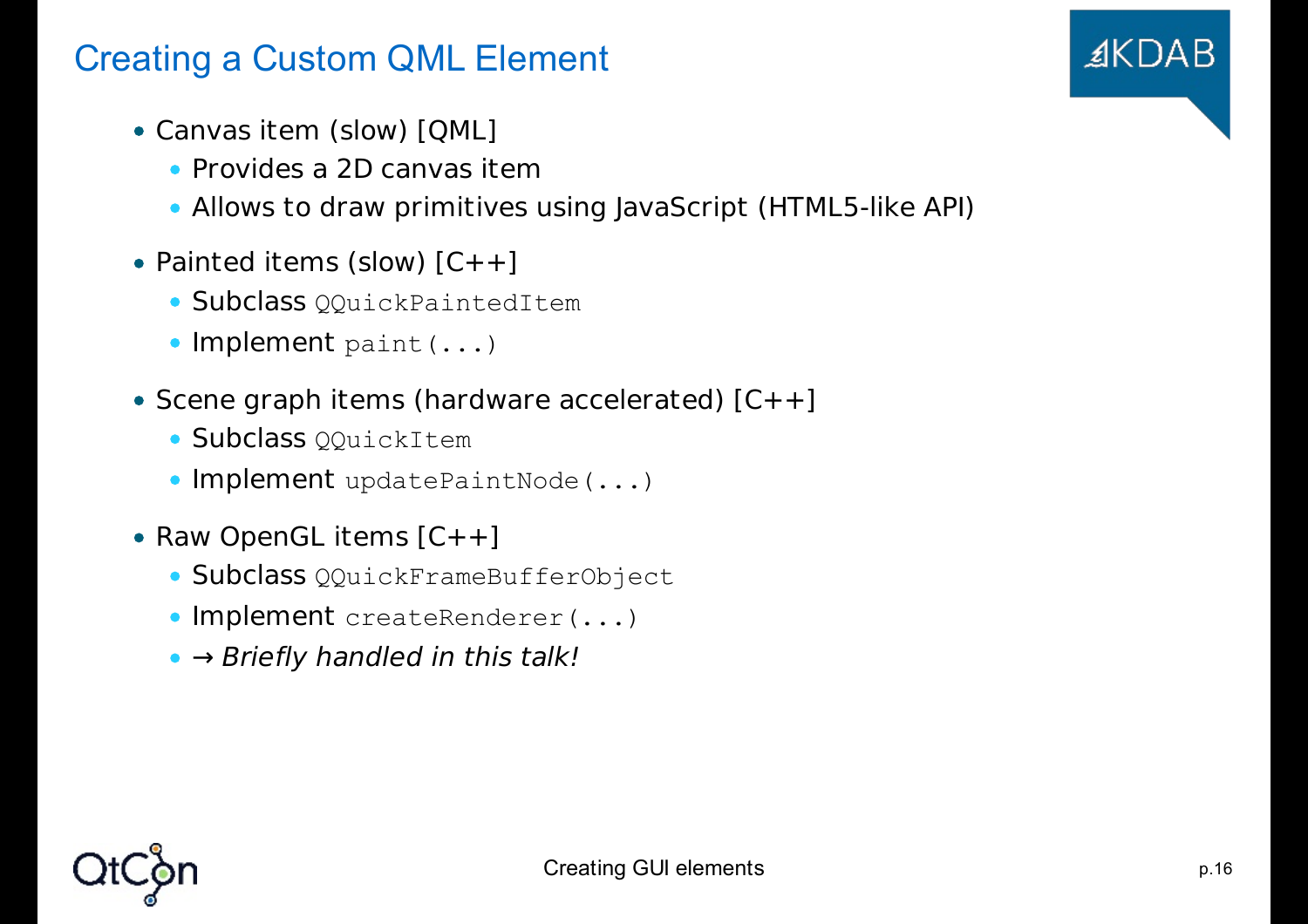### Creating a Custom QML Element



Creating a custom Canvas item

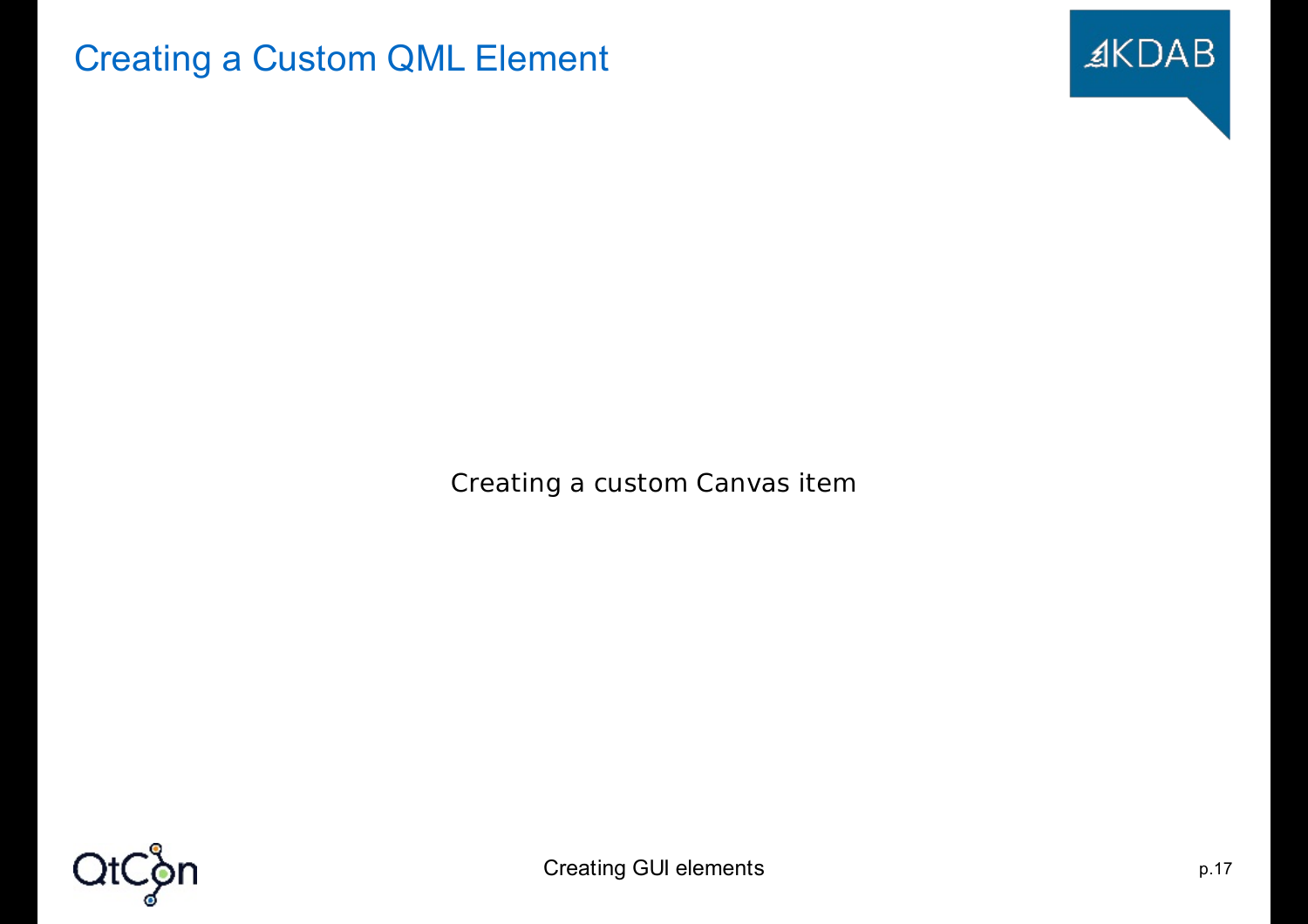### Creating a Custom Canvas item

**AKDAB** 

#### In the TriangleCanvas.qml file:

```
1 Canvas {
2 id: triangle
 3
4 onPaint: {
5 var ctx = getContext("2d");
6
7 ctx.beginPath();
8
9 ctx.moveTo(0, 0);
10 ctx.lineTo(triangleWidth, 0);
11 ctx.lineTo(0.5 * triangleWidth,triangleHeight);
12
13 ctx.closePath();
14
15 }
```
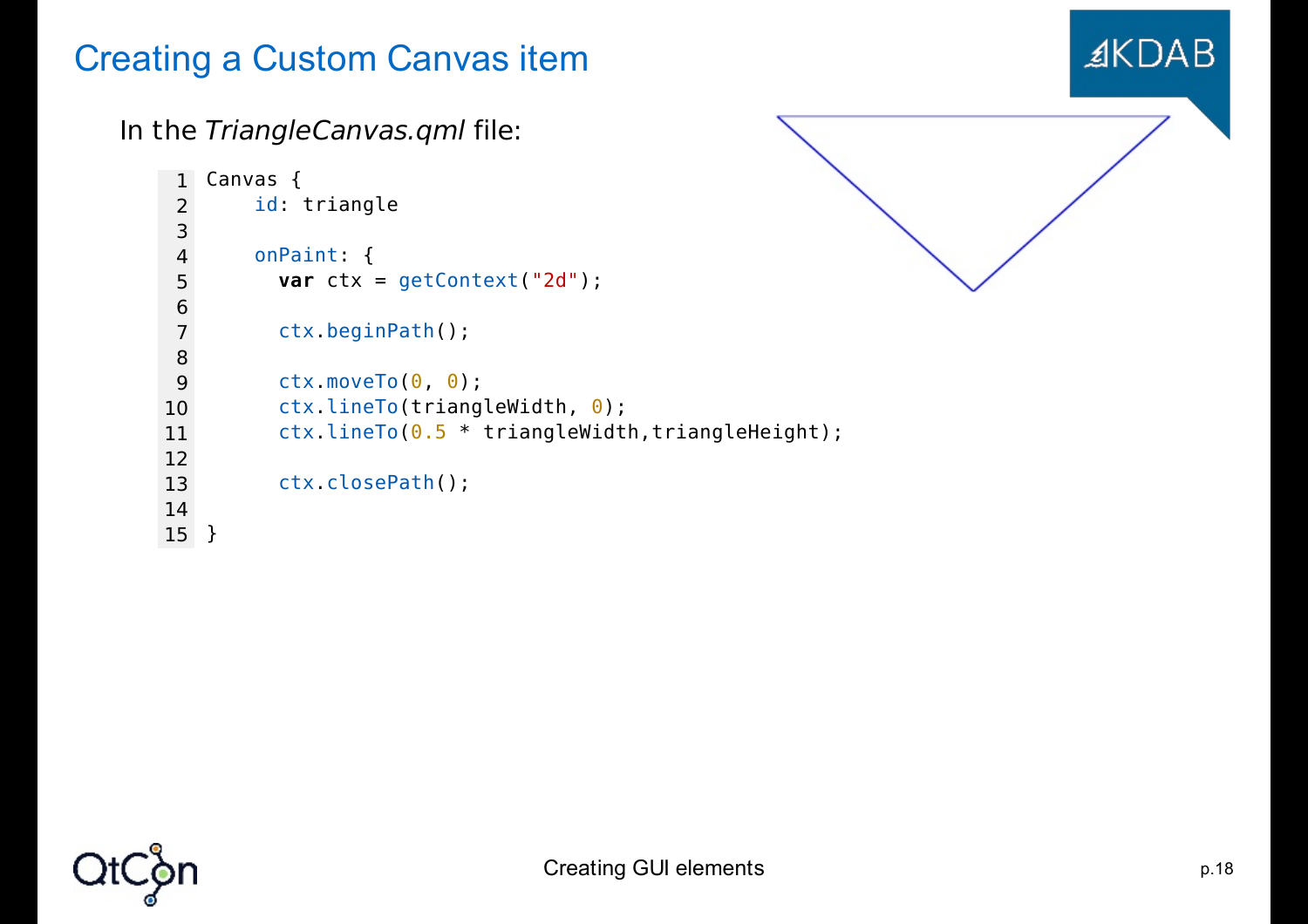### Creating a Custom Canvas item (cont'd)

# **AKDAB**

#### In the main.qml file:

```
1 Window {
2 id: root
3 visible: true
4
5 width: 800
6 height: 600
7
8 TriangleCanvas {
9 anchors.fill: parent
10 anchors.margins: 10
11 }
12
13 }
```
**Demo qml-cpp-integration/ex-canvas-item**

**Qt Docs Qt Quick Canvas**

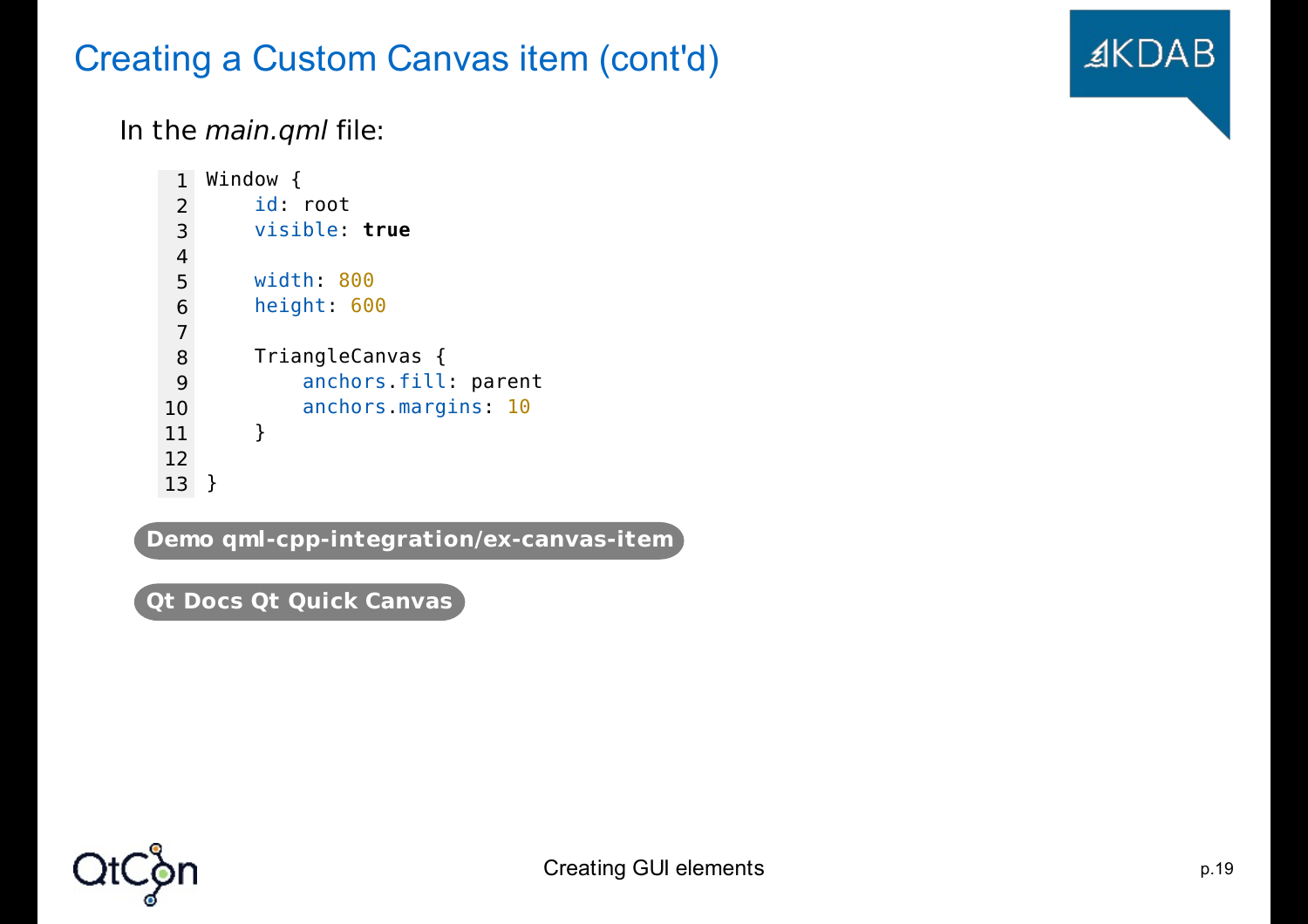### Creating a Custom QML Element



Exporting a Painted Item Class

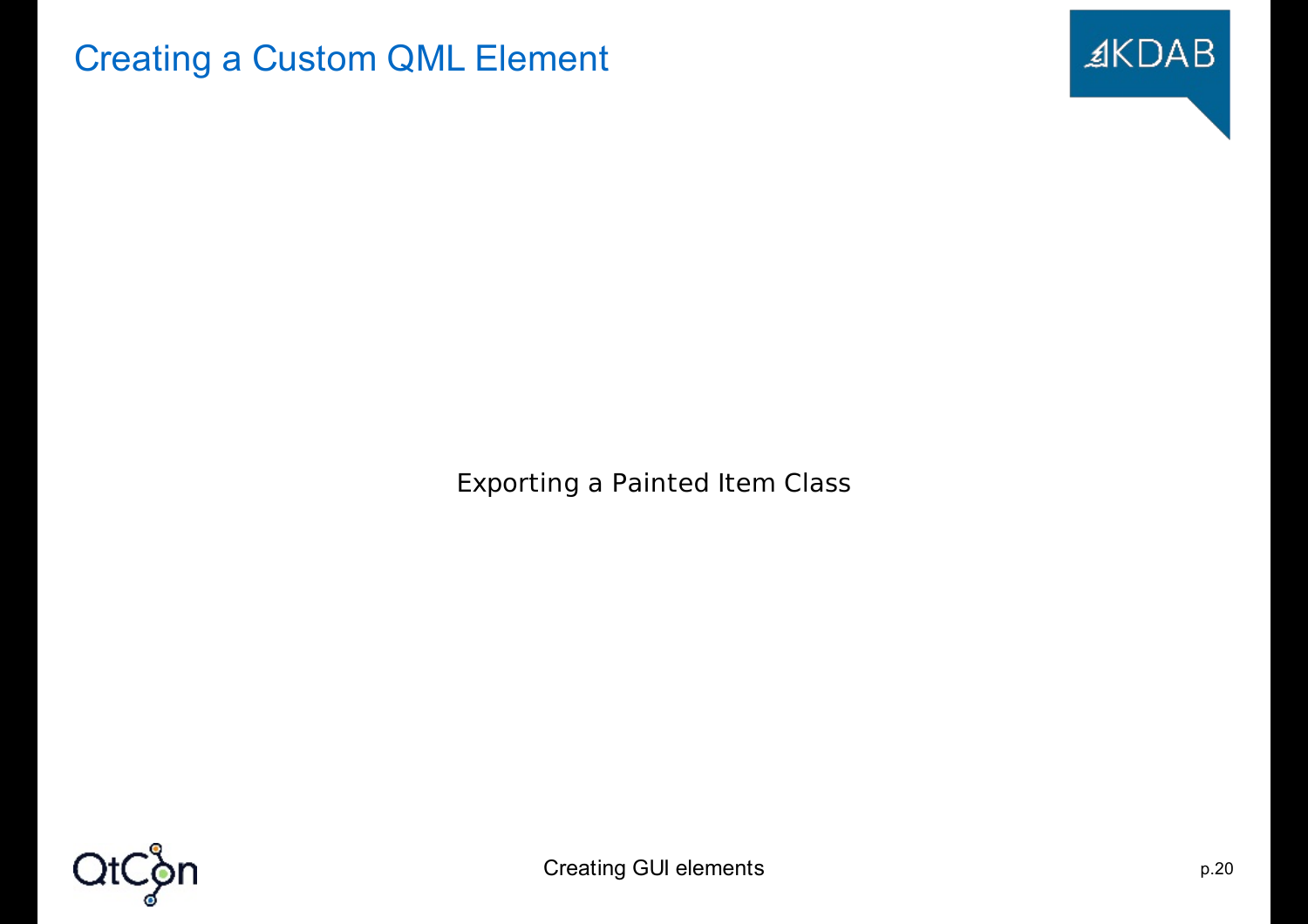### Exporting a Painted Item Class





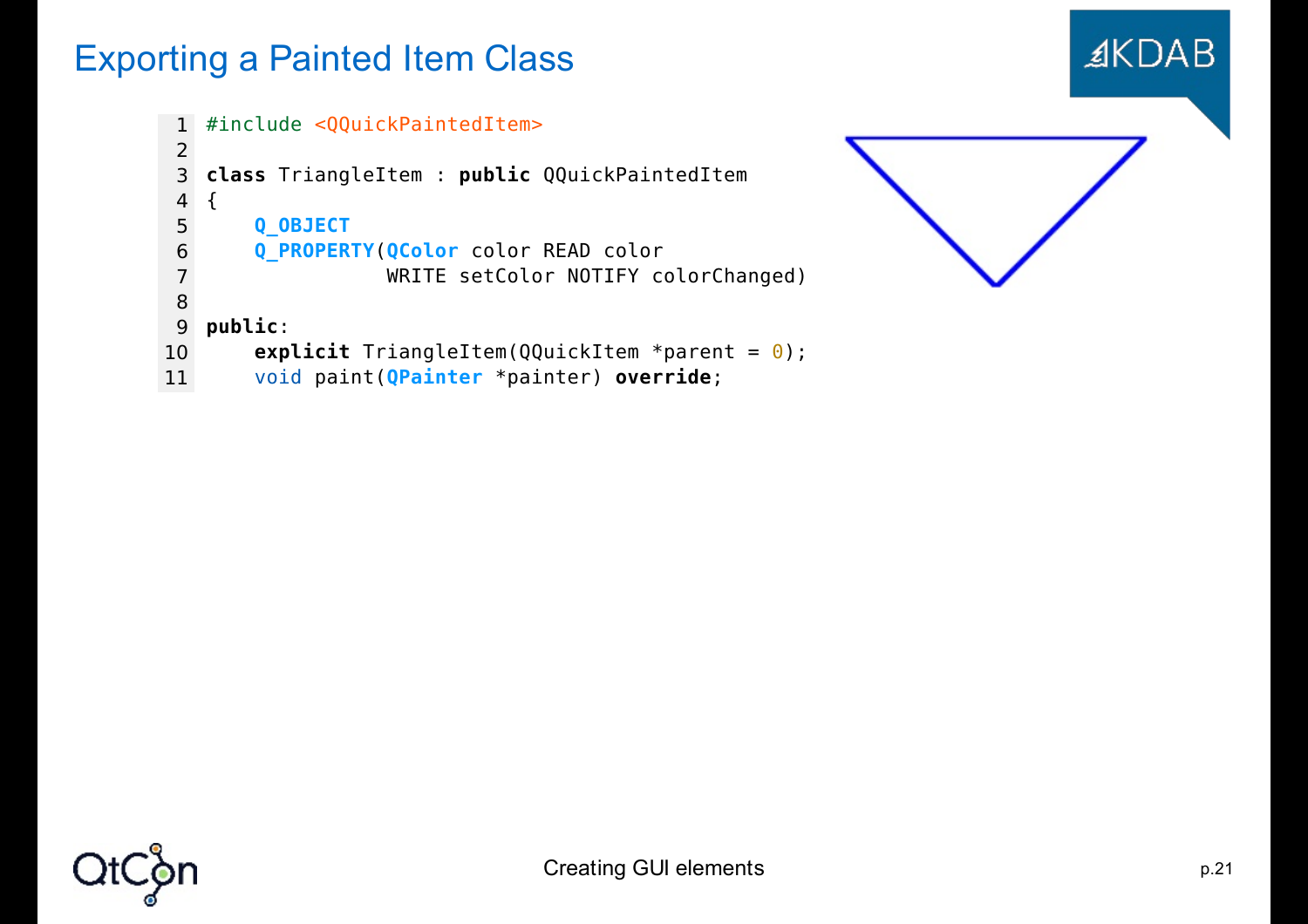### Exporting a Painted Item Class (cont'd)

```
1 TriangleItem::TriangleItem(QQuickItem *parent)
 2 : QQuickPaintedItem(parent)
 3 {
 4 }
 5
 6 void TriangleItem::paint(QPainter *painter)
 7 {
 8 const auto rect = contentsBoundingRect();
 9 const QPolygonF trianglePolygon({
10 \t {0, 0},11 \{rect<u>.\text{width}(),\theta\},</u>
12 {0.5 * \text{rect}.\text{width}()}, \text{rect}.\text{height}()}13 {0, 0}
14 });
15 painter->drawPolygon(trianglePolygon);
16 }
```
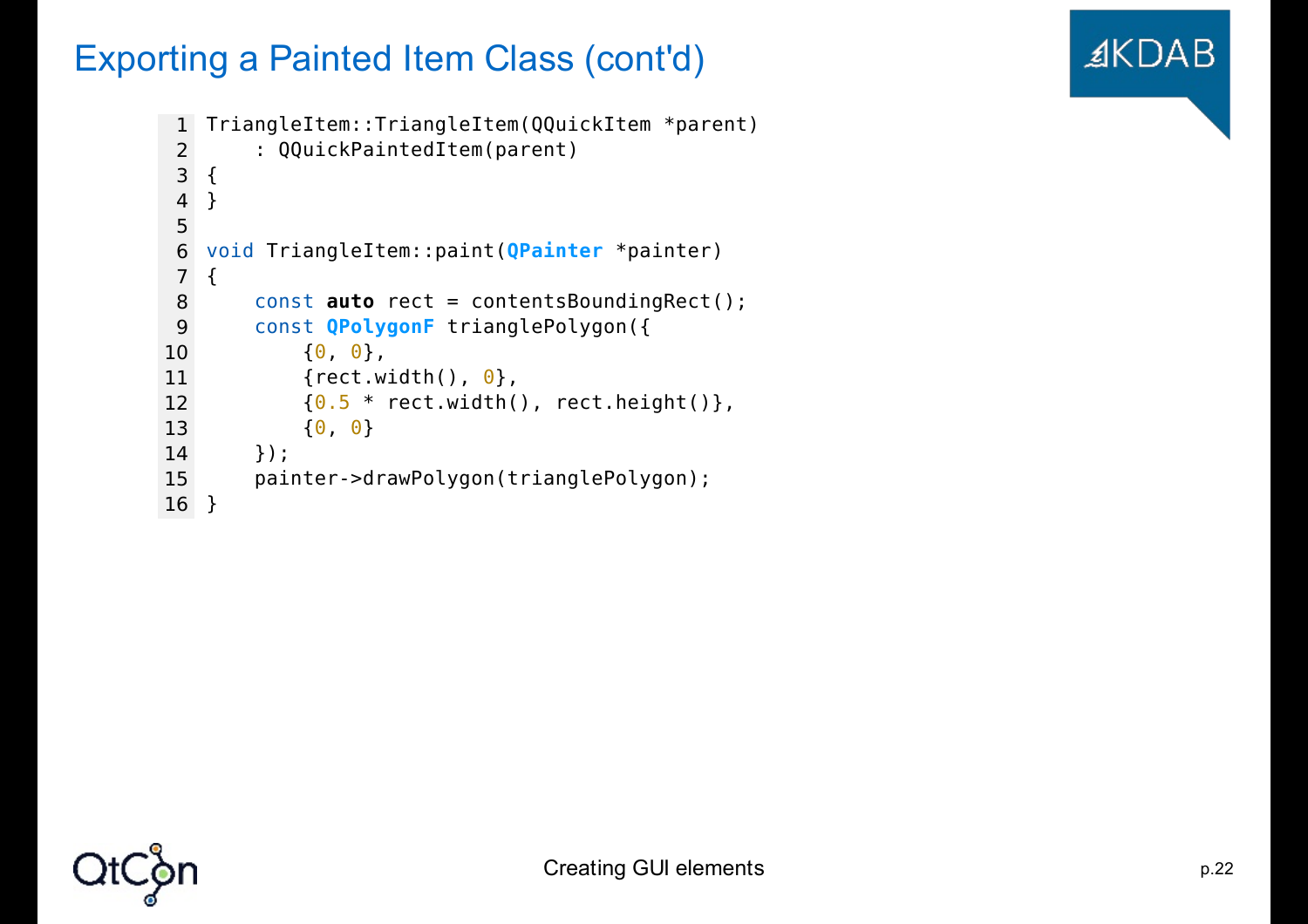### Exporting a Painted Item Class (cont'd)

```
1 #include "triangleitem.h"
 2
 3 int main(int argc, char *argv[])
 4 {
 5 QGuiApplication app(argc, argv);
 6 qmlRegisterType<TriangleItem>("Shapes", 1, 0, "Triangle");
 7
 8 QQuickView view;
 9 view.setResizeMode(QQuickView::SizeRootObjectToView);
10 view.setSource(QUrl("qrc:triangle1.qml"));
11 view.show();
12 return app.exec();
13 }
```
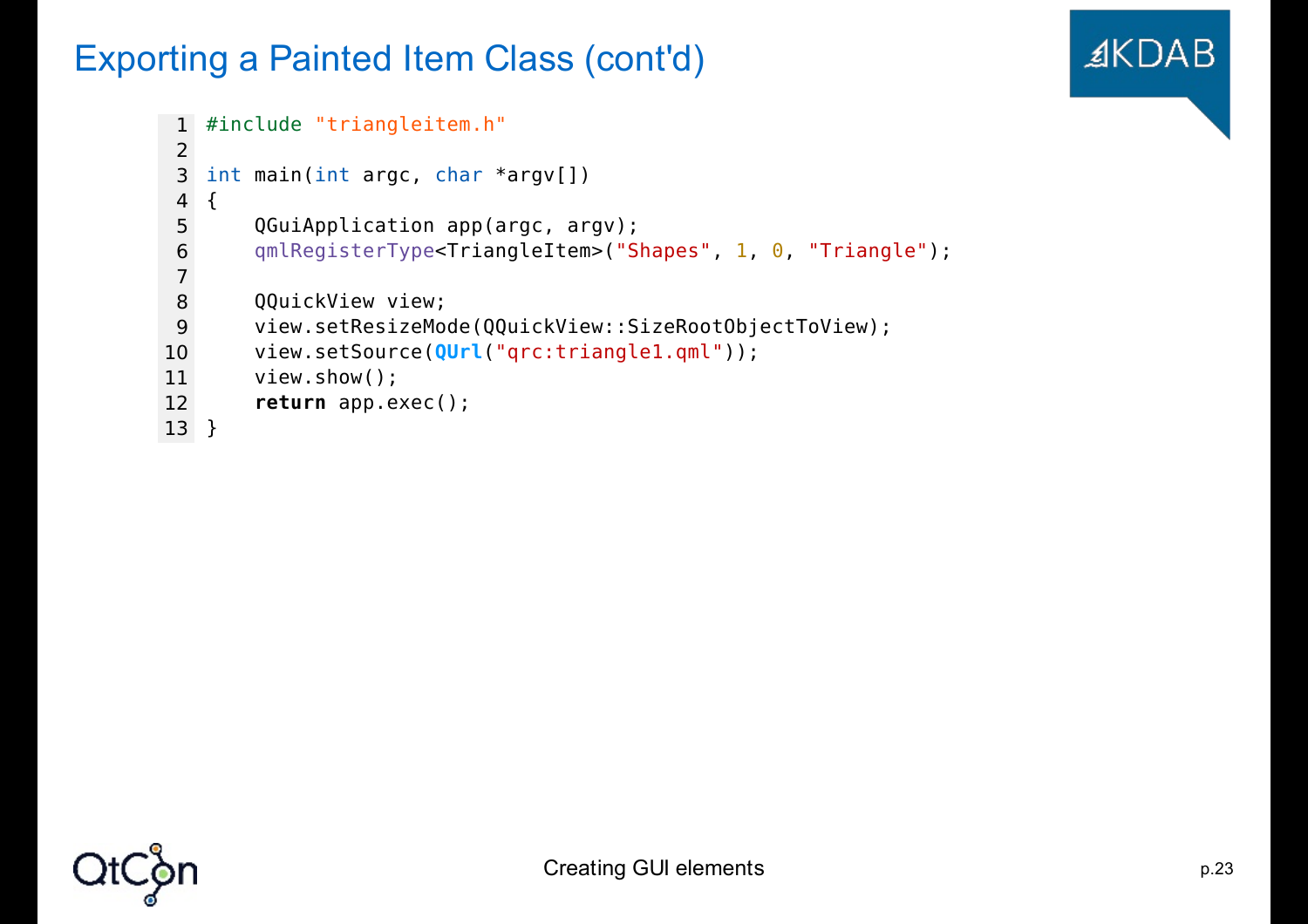### Exporting a Painted Item Class (cont'd)

#### In the triangle1.qml file:





**Demo qml-cpp-integration/ex-simple-item**

**Qt Docs QQuickPaintedItem Qt Docs QPainter**

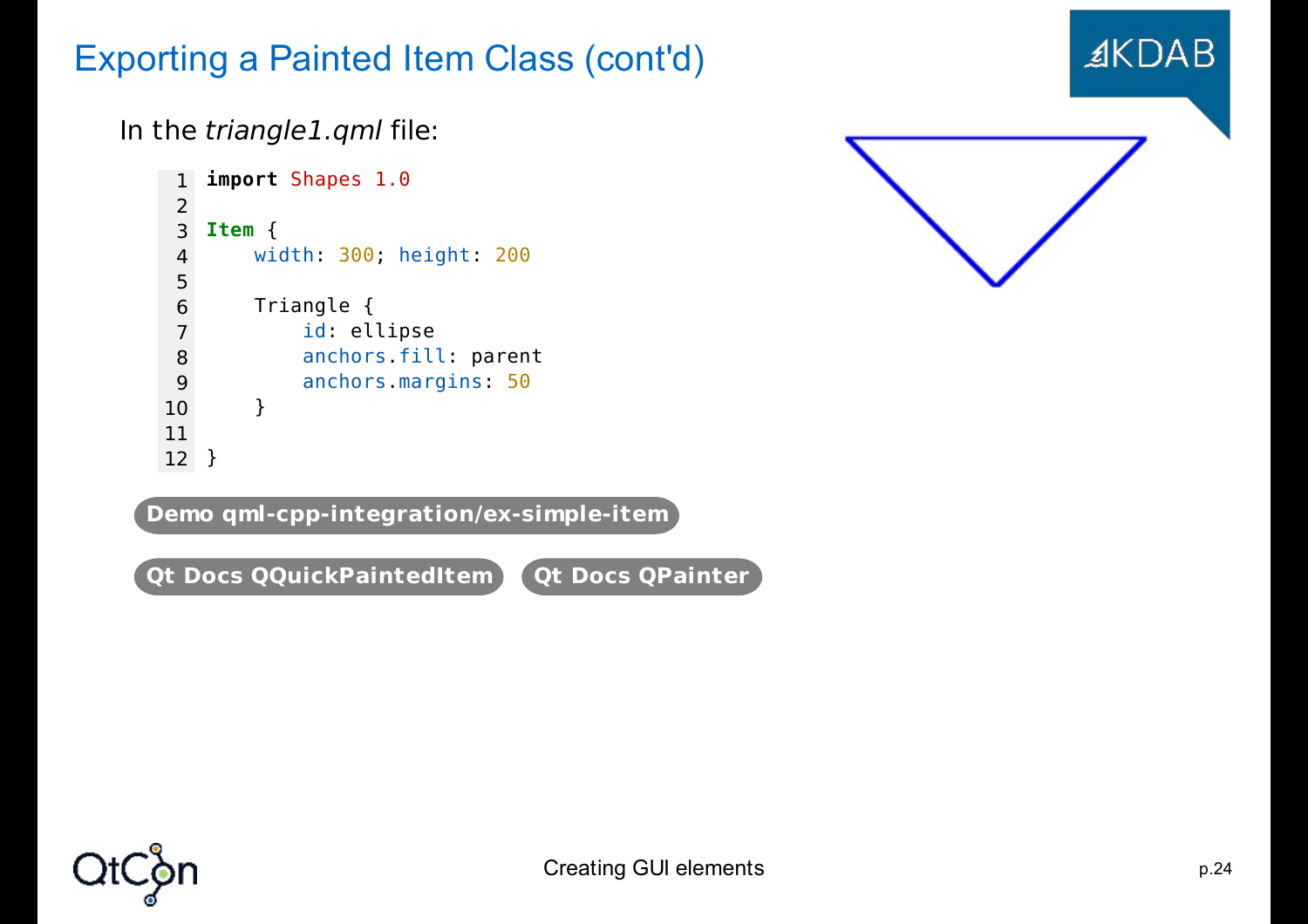### Creating a Custom QML Element



Exporting a Scene Graph Item Class

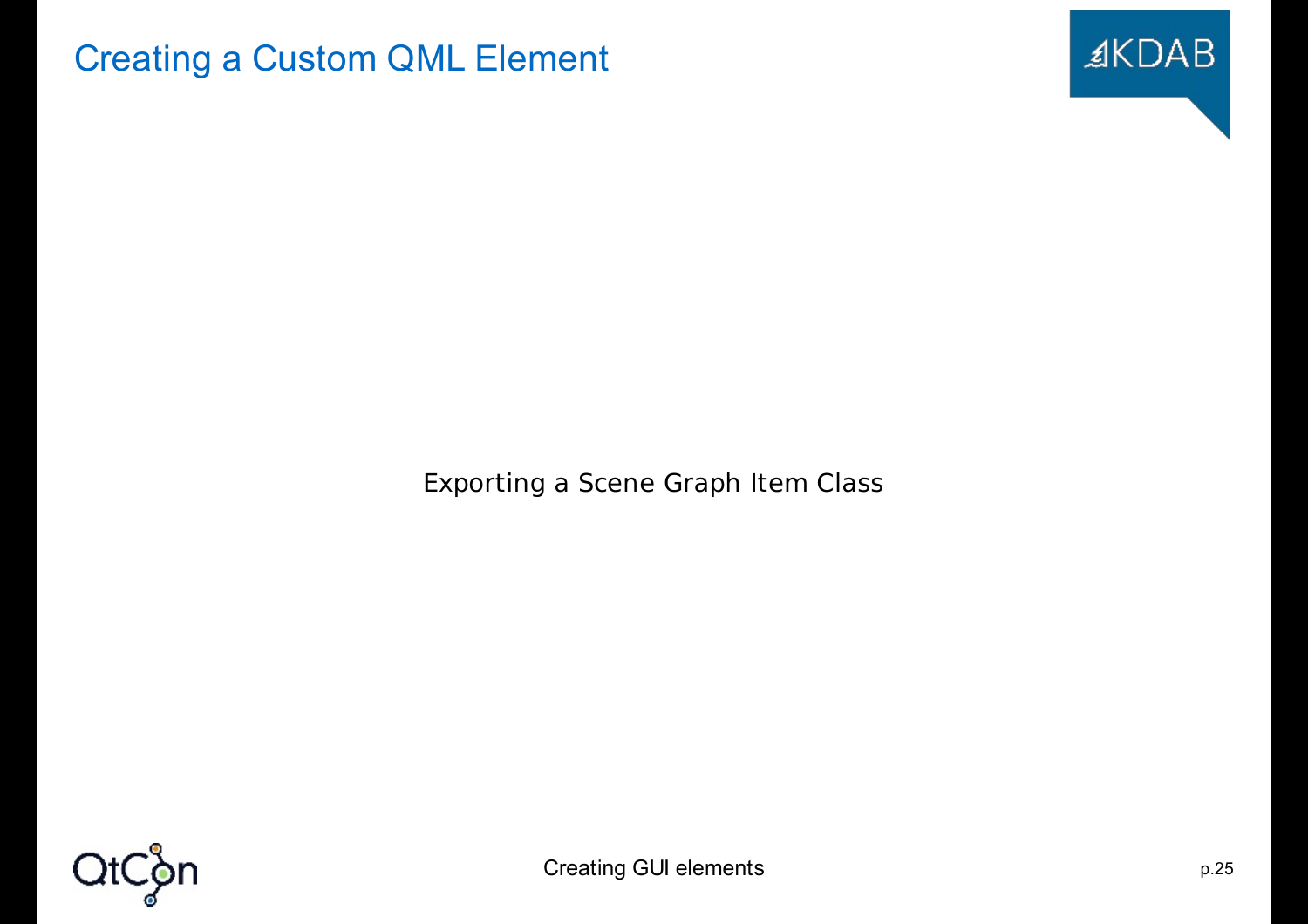### Introduction to the Qt Quick 2 Render Thread





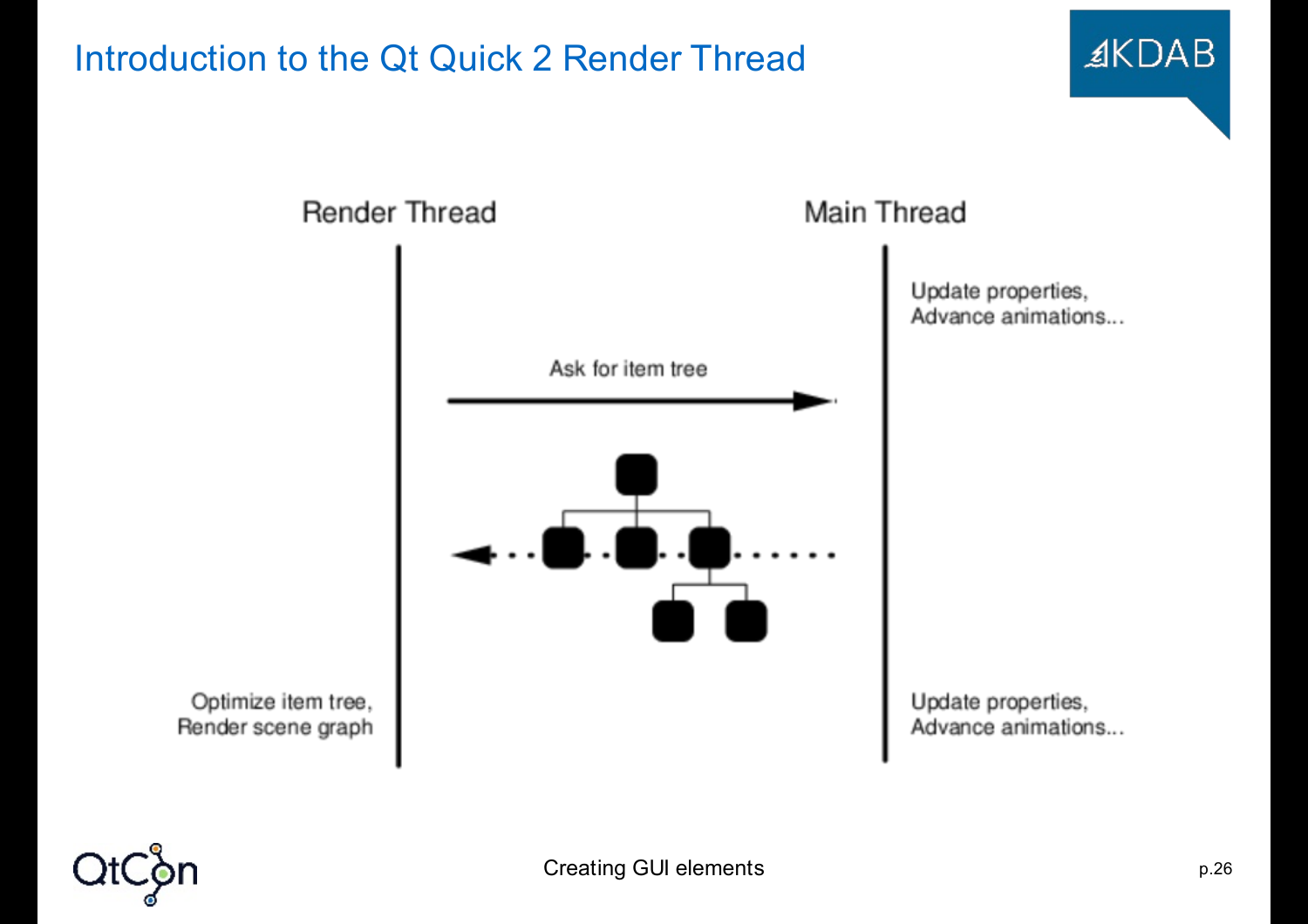

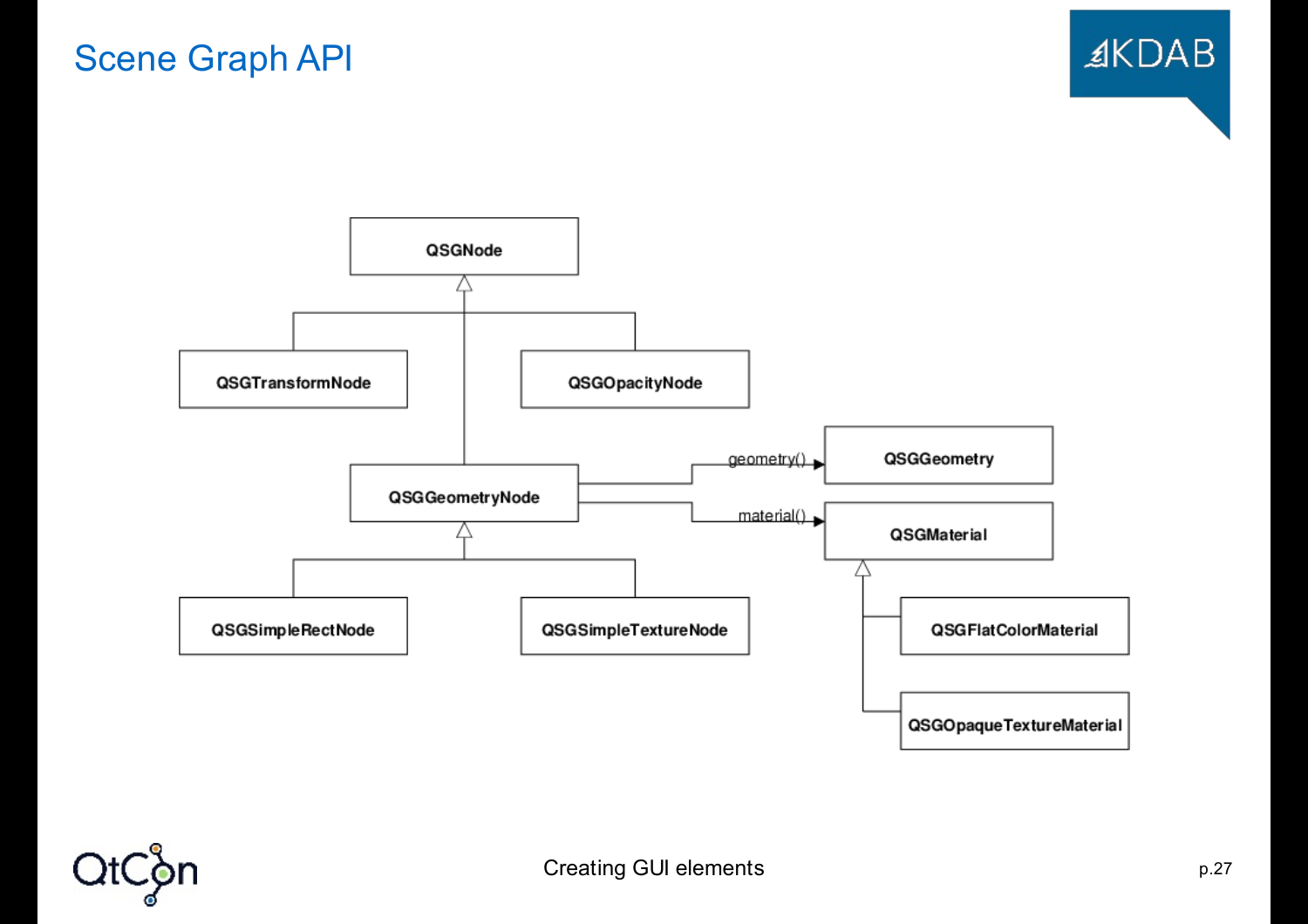### Scene Graph API



- [QSGNode](class://QSGNode) is the basic scene graph building block.
	- [QSGGeometryNode](class://QSGGeometryNode) is a sub-class providing geometry and material for rendering.
		- [QSGSimpleRectNode](class://QSGSimpleRectNode) is a convenience class for solid filled rectangles.
		- [QSGSimpleTextureNode](class://QSGSimpleTextureNode) is a convenience class for textured content.
	- [QSGOpacityNode](class://QSGOpacityNode) is a sub-class applying its opacity to its sub-tree.
	- [QSGTransformNode](class://QSGTransformNode) is a sub-class applying a transformation to its subtree.
- [QSGGeometry](class://QSGGeometry) allows storing of vertex data to create graphics primitives.
- [QSGMaterial](class://QSGMaterial) is the base class used to specify materials.
	- OSGFlatColorMaterial is a convenience class for solid color fills.
	- [QSGOpaqueTextureMaterial](class://QSGOpaqueTextureMaterial) is a convenience class using [QSGTexture](class://QSGTexture) for textured fills.

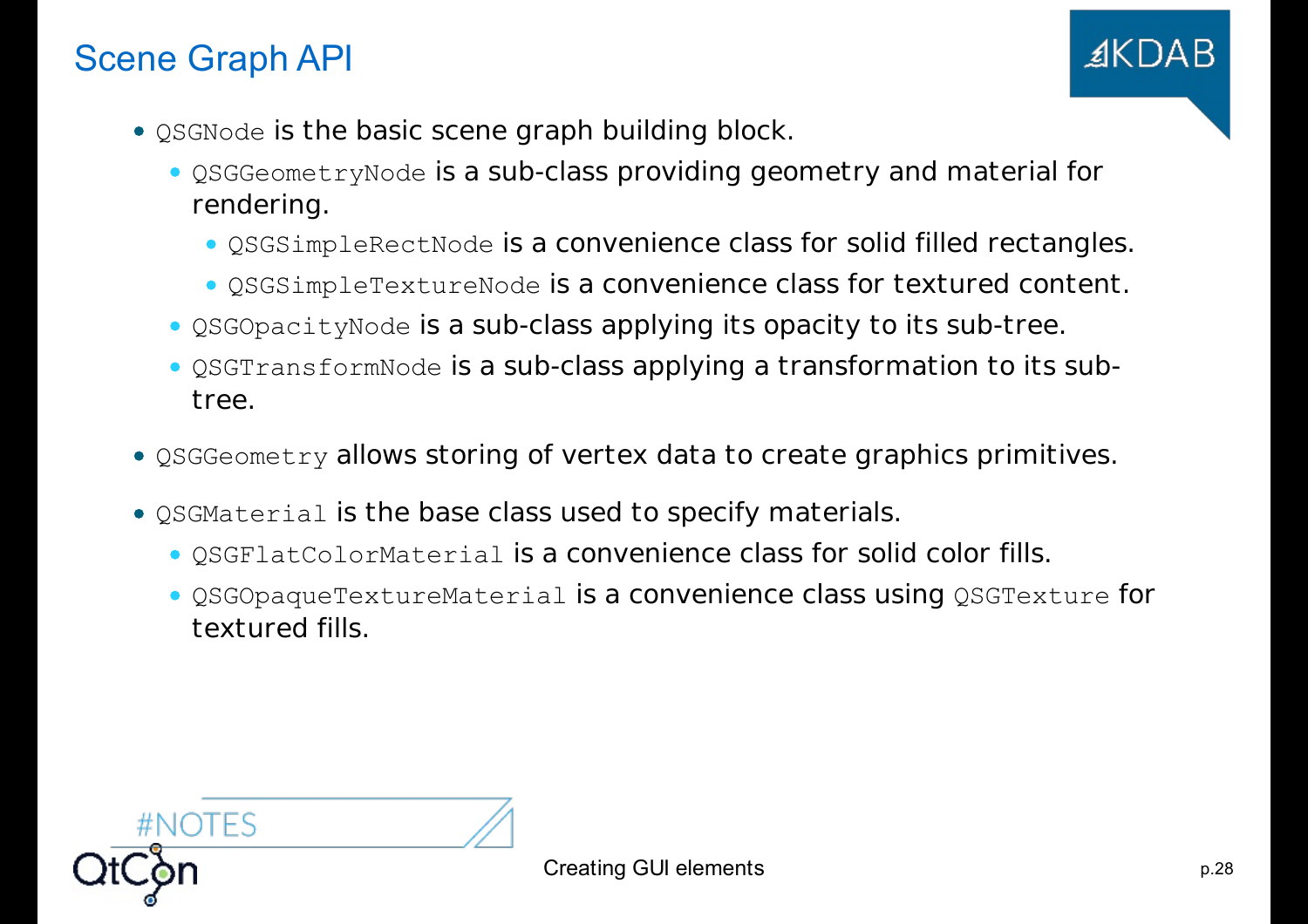### Exporting a Scene Graph Item Class



**Demo qml-cpp-integration/ex-simple-item-scenegraph**

**Qt Docs QQuickItem Qt Docs QSGNode Qt Docs QSGMaterial**



**≰KDAB**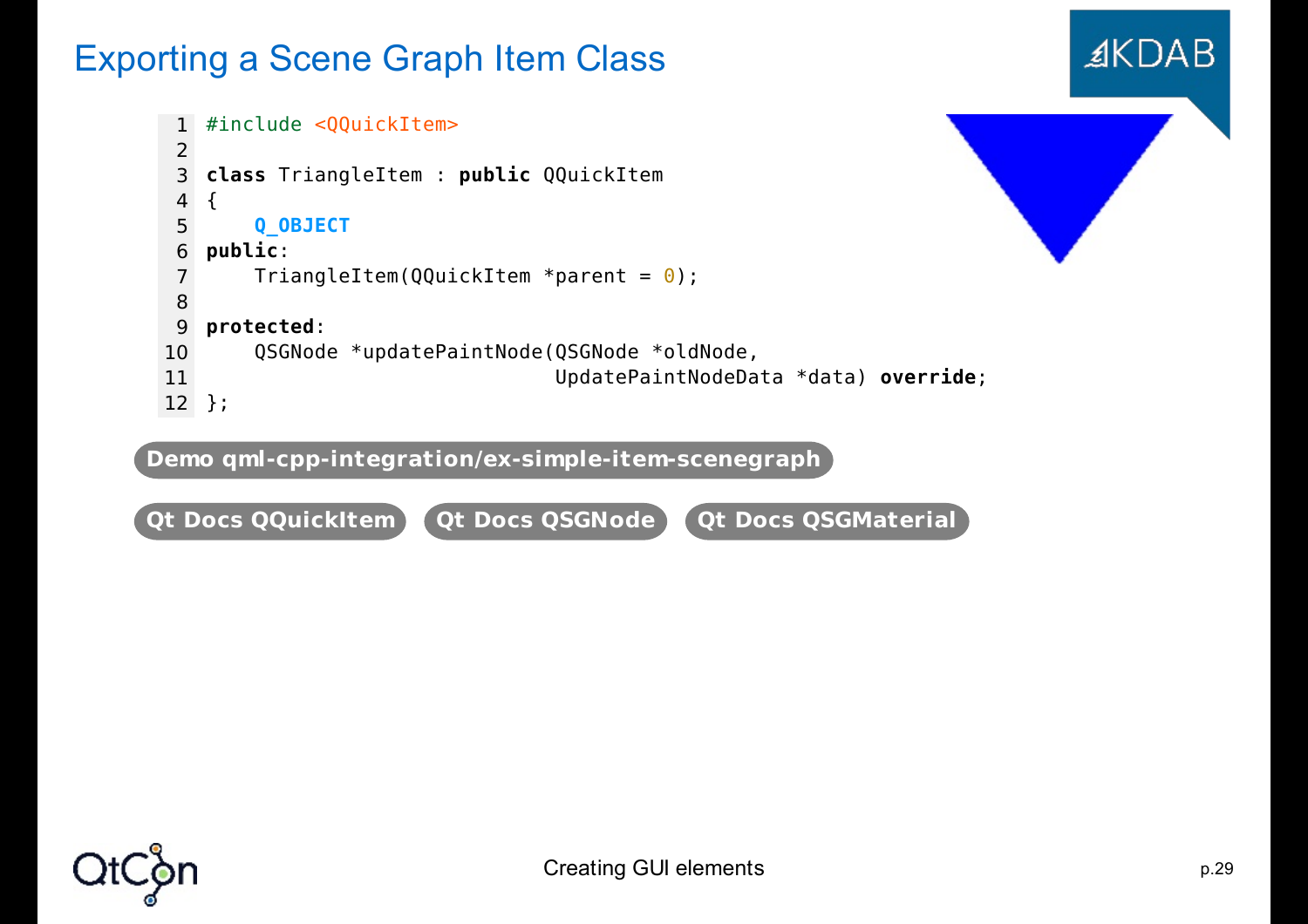

```
1 TriangleItem::TriangleItem(QQuickItem *parent)
2 : QQuickItem(parent)
3 \mid \{4 setFlag(QQuickItem::ItemHasContents, true);
5 }
6
7 QSGNode *TriangleItem::updatePaintNode(QSGNode *oldNode,
8 UpdatePaintNodeData *)
9 {
10 if (width() \leq 0 || height() \leq 0) {
11 delete oldNode;
12 return 0;
13 }
14
15 QSGGeometryNode *triangle = static cast<QSGGeometryNode*>(oldNode);
16 if (!triangle) {
17 triangle = new QSGGeometryNode;
18 triangle->setFlag(QSGNode::OwnsMaterial, true);
19 triangle->setFlag(QSGNode::OwnsGeometry, true);
20 }
21
22 [...]
```
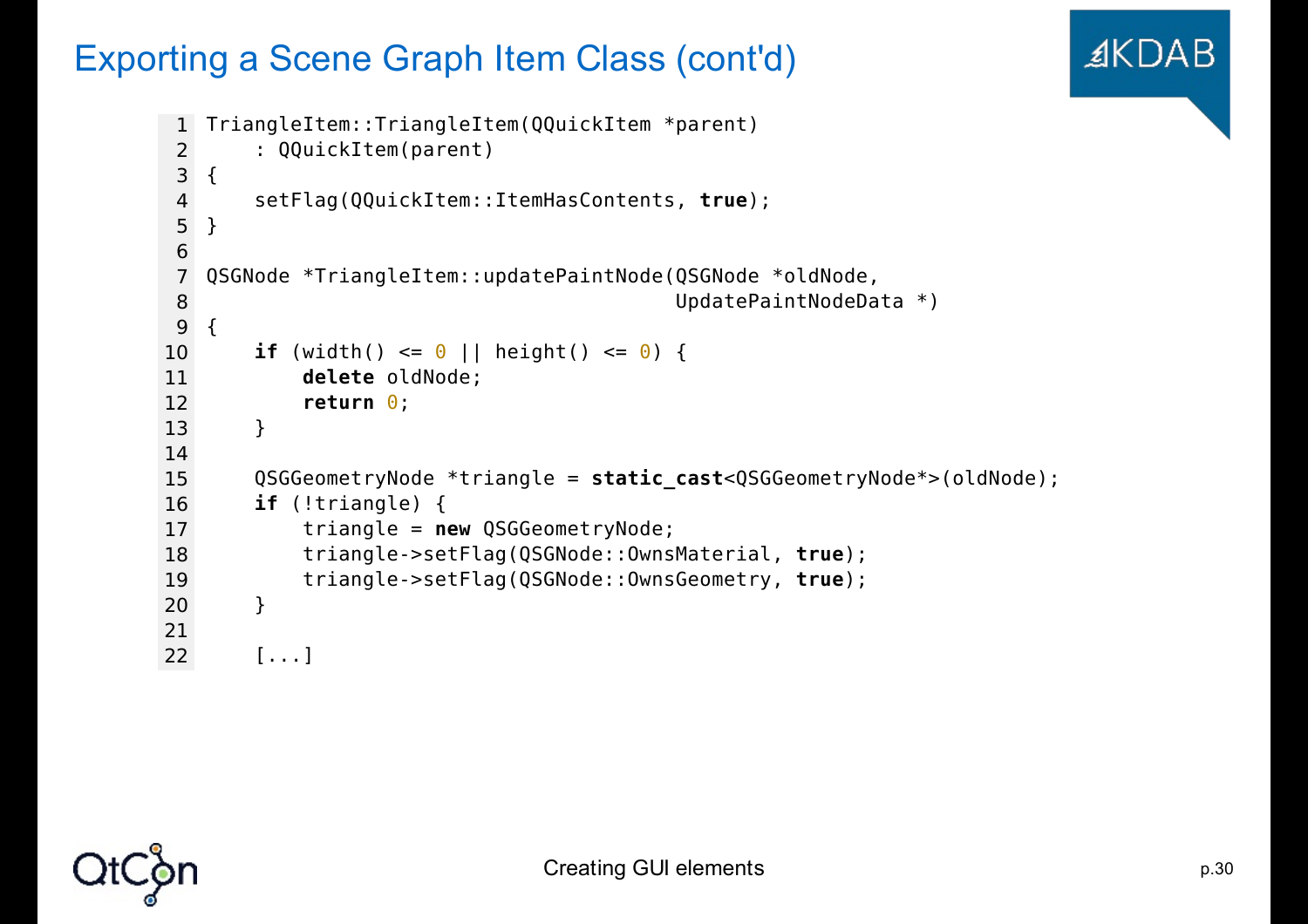```
20 [...]
21 const QRectF rect = boundingRect();
22 QSGGeometry *geometry = new QSGGeometry(
23 QSGGeometry::defaultAttributes Point2D(), 3);
24
25 QSGGeometry::Point2D *points = geometry->vertexDataAsPoint2D();
26 points[0]. x = rect.left();
27 points[\theta].y = rect.top();
28 points[1].x = rect.left() + rect<u></u>
29 points[1] \cdot y = rect.bottom();
30 points[2].x = rect.right();
31 points[2].y = rect.top();
32
33 triangle->setGeometry(geometry);
34
35 QSGFlatColorMaterial *material = new QSGFlatColorMaterial;
36 material->setColor(Qt::blue);
37 triangle->setMaterial(material);
38
39 return triangle;
40 }
```
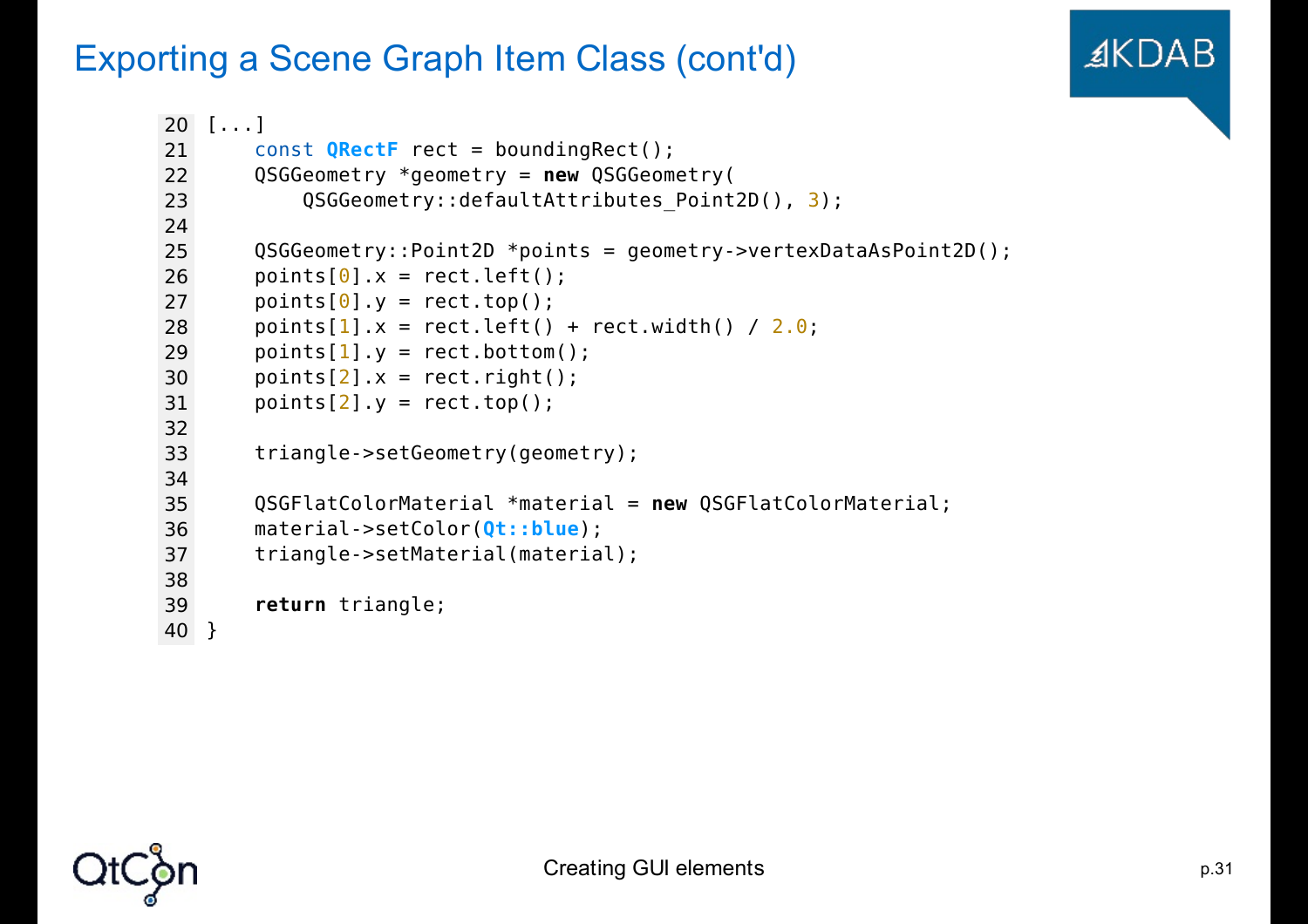```
1 #include <QGuiApplication>
 2 #include <QQuickView>
 3 #include "triangleitem.h"
 4
 5 int main(int argc, char *argv[])
 6 {
 7 QGuiApplication app(argc, argv);
 8 qmlRegisterType<TriangleItem>("Shapes", 1, 0, "Triangle");
 9
10 00uickView view;
11 view.setSource(QUrl("qrc:/main.qml"));
12 view.setResizeMode(QQuickView::SizeRootObjectToView);
13 view.show();
14 return app.exec();
15 }
```
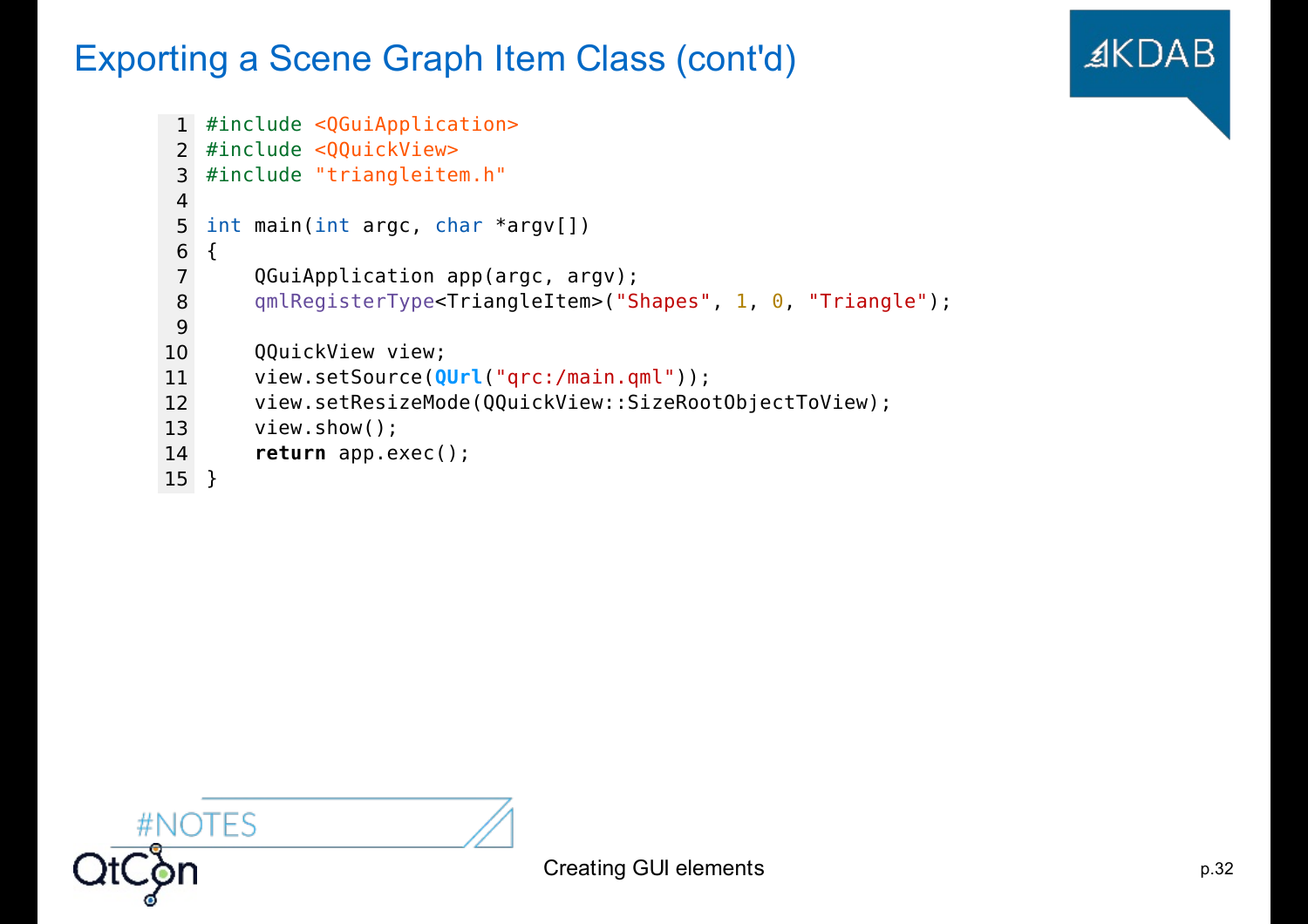#### In the main.qml file:

```
1 import QtQuick 2.0
2 import Shapes 1.0
3
4 Item {
5 width: 300; height: 200
6
7 Triangle {
8 anchors.centerIn: parent
9 width: parent.width/2
10 height: parent.height/2
11 }
12 }
```


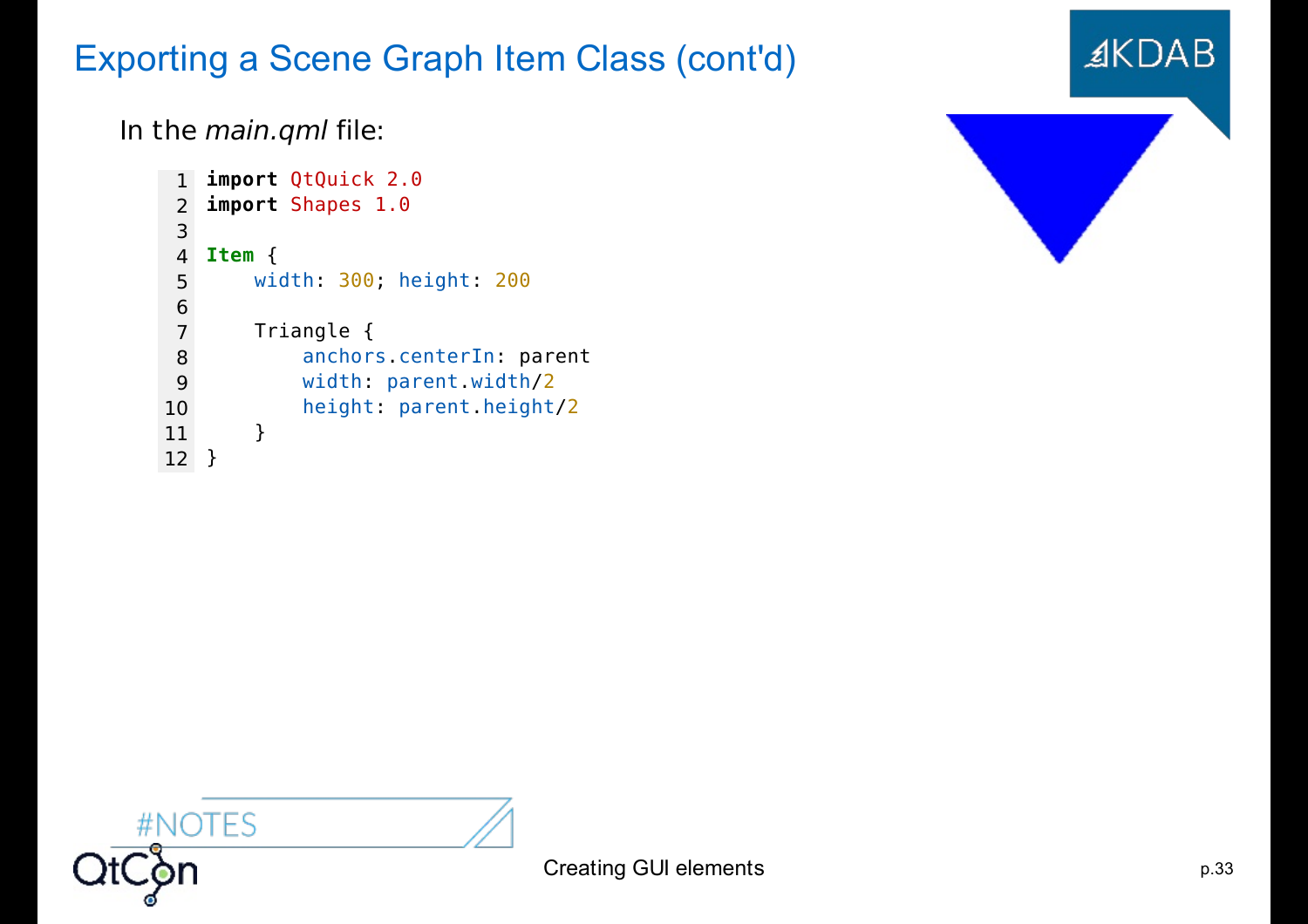### A Slightly More Elaborate Example

- Builds on the previous example
- Creates a small tree of QSGNodes
	- Adds a QSGTransformNode as a parent of the QSGGeometryNode to rotate
	- Periodically changes per-vertex data (color)

**Demo qml-cpp-integration/ex-animated-item-scenegraph**



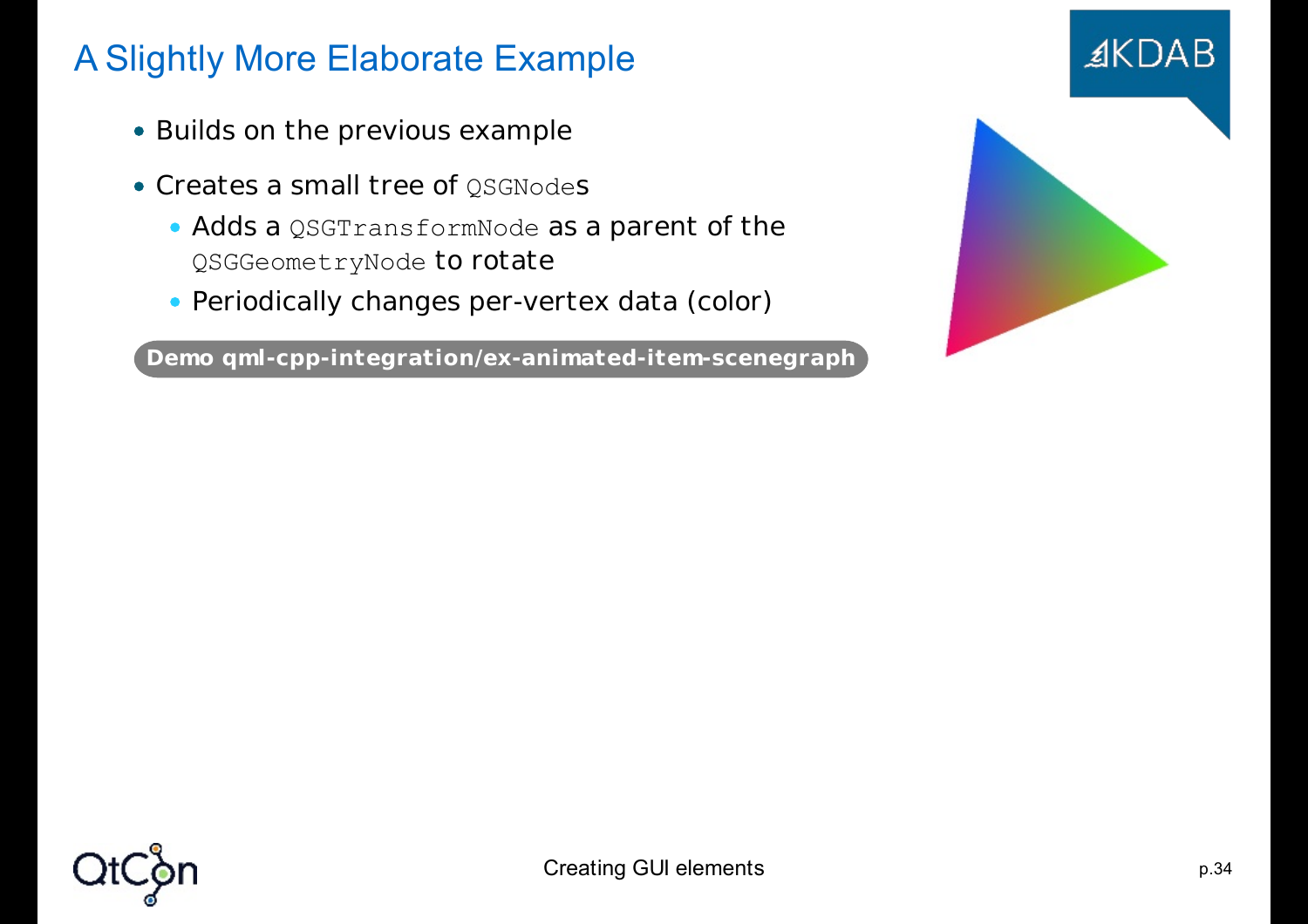### Exporting a Raw OpenGL-based Item

 $AKDAB$ 

- Reuse your existing OpenGL code in a few steps.
- Inherit [QQuickFramebufferObject::Renderer](class://QQuickFramebufferObject::Renderer).
	- Reimplement [createFramebufferObject\(\)](class://QQuickFrameBufferObject::Renderer::createFramebufferObject) to control the FBO format.
	- Reimplement [render\(\)](class://QQuickFrameBufferObject::Renderer::render) to call your OpenGL code.
	- Ensure that your OpenGL code is compatible with the **[QOpenGLContext](class://QOpenGLContext) used by** OQuickWindow (see setFormat (OSurfaceFormat)).
- Inherit [QQuickFramebufferObject](class://QQuickFramebufferObject).
	- Reimplement [createRenderer\(\)](class://QQuickFrameBufferObject::createRenderer) to return your own renderer.
- Export the new type as usual.

**Qt Demo qml-cpp-integration/textureinsgnode**

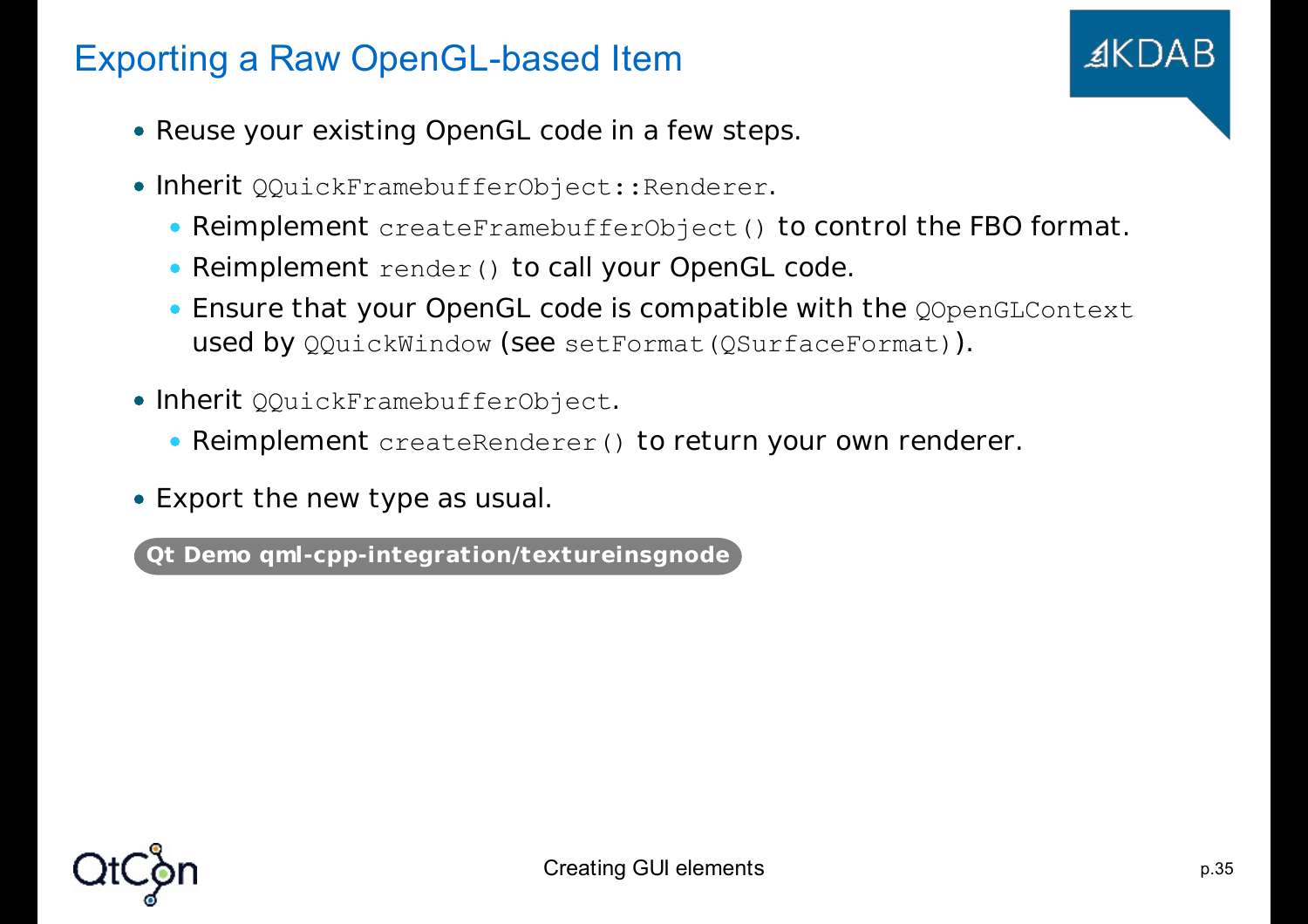### Recommendations

≰KDAB

- OML: [Canvas](class://Canvas) item
	- Only useful for non-complex items
	- Useful if you don't intend to write any C++ ;)
- C++: [QQuickPaintedItem](class://QQuickPaintedItem)
	- Using QQuickPaintedItem uses an indirect 2D surface to render its content
		- So the rendering is a two-step operation. First rasterize the surface, then draw the surface.
	- Does not implement edge antialiasing, only QPainter-based antialiasing
- C++: Reimplementing [QQuickItem::updatePaintNode\(\)](class://QQuickItem::updatePaintNode())
	- Relatively easy to use, hardware accelerated
	- Building blocks for creating custom geometries & materials
- C++: [QQuickFrameBufferObject](class://QQuickFrameBufferObject)
	- Useful for over-/underlaying complete OpenGL scenes
	- Tricky to make sure custom OpenGL code does not interfere with QtQuick renderer